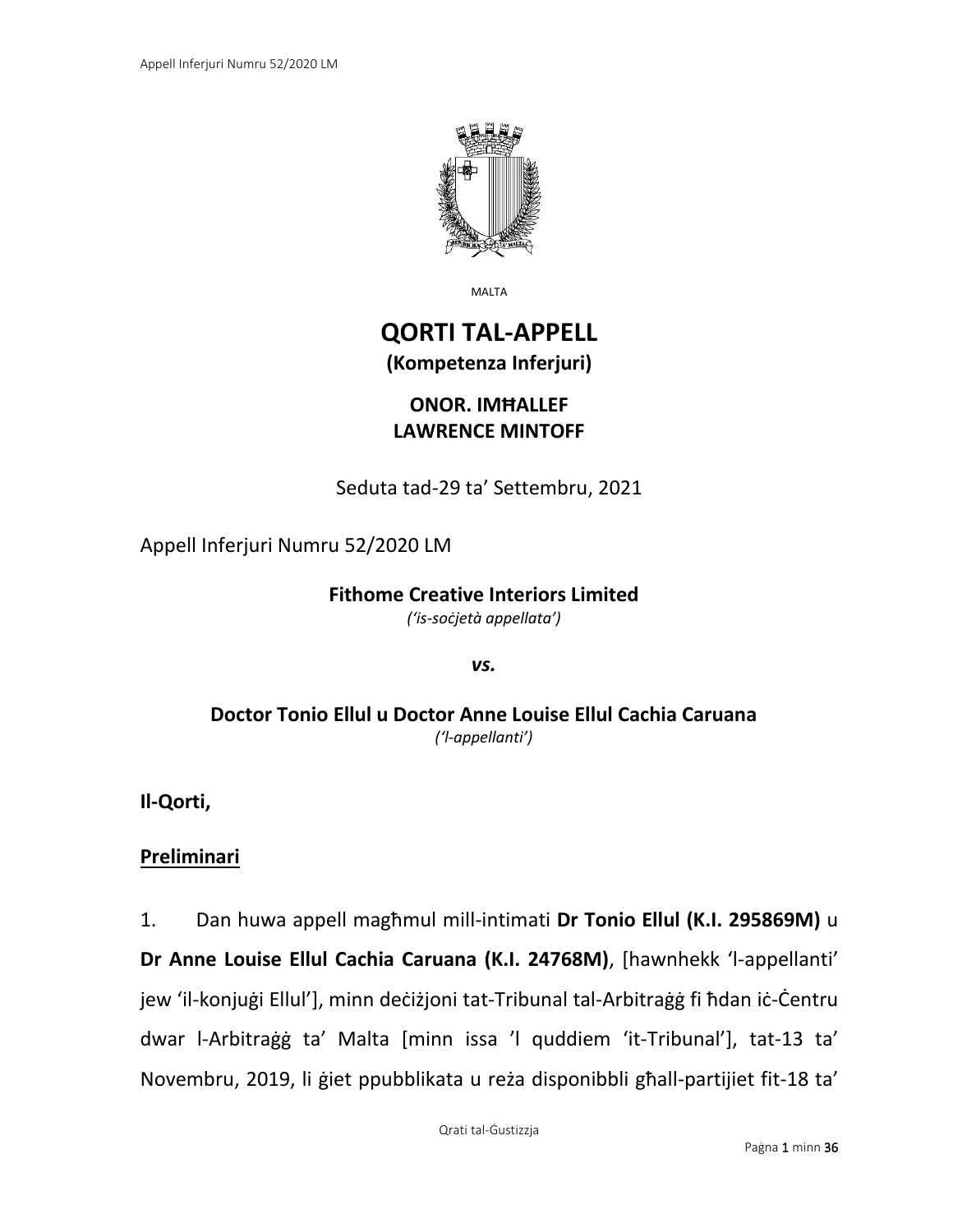Awwissu, 2020 [minn issa 'l quddiem 'id-deċiżjoni appellata'], li permezz tagħha t-Tribunal laqa' t-talba tas-soċjetà rikorrenti Fithome Creative Interiors Limited ['hawnhekk is-soċjetà appellata'] limitatament għall-ammont ta' sitta u tletin elf, disa' mija u sitta u ħamsin Euro u erbgħa u sittin centeżmu (€36,956.64), u ordna lill-konjuġi Ellul iħallsuha dan l-ammont, bl-imgħax minn meta tlestew xxogħlijiet relattivi. It-Tribunal laqa' ukoll t-talbiet tal-konjuġi Ellul rikonvenjenti, u ordna lis-soċjetà rikorrenti tħallashom is-somma ta' disgħa u tmenin elf Euro (€89,000). It-Tribunal ordna wkoll illi l-ispejjeż tat-talba għandhom jiġu sopportati kwantu għal nofs mis-soċjetà rikorrenti u nofs mill-intimati, filwaqt li l-ispejjeż tal-kontrotalba għandhom jiġu sopportati mis-soċjetà rikorrenti flintier tagħhom.

## **Fatti**

2. Permezz tat-talba tagħha quddiem it-Tribunal is-soċjetà rikorrenti talbet illi l-intimati jiġu kkundannati jħallsu l-ammont ta' sebgħa u sebgħin elf, mija u ħamsa u sebgħin Euro u ħamsa u tmenin ċenteżmu (€77,175.85), bil-VAT inkluża, rappreżentanti ħlasijiet dovuti lilha mill-intimati, wara li l-intimati konjuġi Ellul ħassru l-ordni ta' xi xogħlijiet li oriġinarjament kienu kkuntrattaw lis-soċjetà rikorrenti biex tagħmel, filwaqt li skont is-soċjetà rikorrenti kien hemm spejjeż addizzjonali inkorsi minnha minħabba azzjonijiet unilaterali da parti tal-intimati, u ħlasijiet oħra dovuti lis-soċjetà rikorrenti wara l-eżekuzzjoni ta' xi xogħol addizzjonali mitlub mill-intimati, kif ukoll ħlas għal xogħol ieħor li sar għall-benefiċċju tal-intimati, li għalih is-soċjetà rikorrenti baqgħet mingħajr ħlas.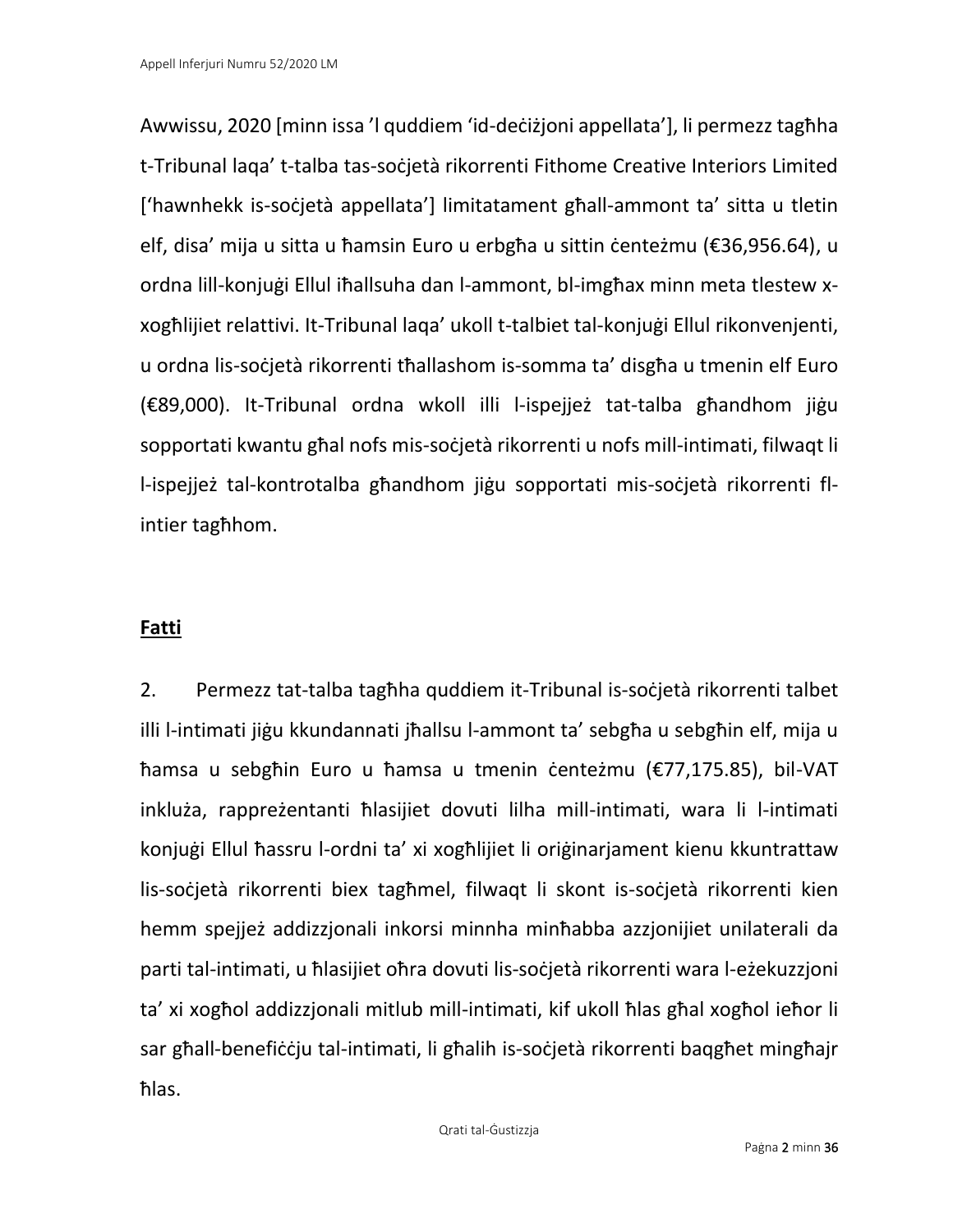### **Mertu**

3. Permezz tat-talbiet tagħhom quddiem it-Tribunal, is-soċjetà rikorrenti talbet li l-intimati jiġu ordnati li jħallsu l-ammont ta' €77,175.85 bl-imgħaxijiet legali b'effett mid-data tat-tlestija tax-xogħlijiet relattivi, u bl-ispejjeż talproċeduri arbitrali.

4. L-intimati fir-risposta tagħhom wieġbu li l-ammont pretiż mis-soċjetà rikorrenti mhux dovut minnhom, u dan għaliex l-ammont mitlub jeċċedi d-danni prelikwidati dovuti mis-soċjetà rikorrenti *ai termini* ta' klawsola (4) tal-kuntratt ta' appalt pattwit mill-partijiet fl-24 ta' Awwissu, 2009. L-intimati qalu li fil-fatt huma qegħdin iressqu kontrotalba f'dan ir-rigward. Mingħajr preġudizzju għal dan, l-intimati konjuġi Ellul eċċepew li l-ammont mitlub mis-soċjetà rikorrenti huwa eċċessiv, u s-soċjetà rikorrenti għandha tippreżenta evidenza u spjegazzjoni dwar il-mod kif hija kkomputat l-ammont li qiegħda tippretendi li tirċievi. In vista ta' dan, l-intimati qalu li jekk hemm xi ammont dovut lis-soċjetà rikorrenti, dan għandu jiġi paċut mal-ammonti ta' danni prelikwidati li għandhom jitħallsu lilhom *ai termini* tal-klawsola (4) tal-kuntratt ta' appalt pattwit mill-partijiet. L-intimati spjegaw li huma qegħdin iressqu kontrotalba sabiex is-soċjetà rikorrenti tiġi ordnata tħallashom l-ammont ta' mitejn u tlettax-il elf u ħames mitt Euro (€213,500) rappreżentanti l-ammont globali ta' danni prelikwidati għad-dewmien li għandhom jitħallsu mis-soċjetà rikorrenti *ai termini* ta' klawsola (4) tal-kuntratt, liema ammont ġie kkalkolat bir-rata ta'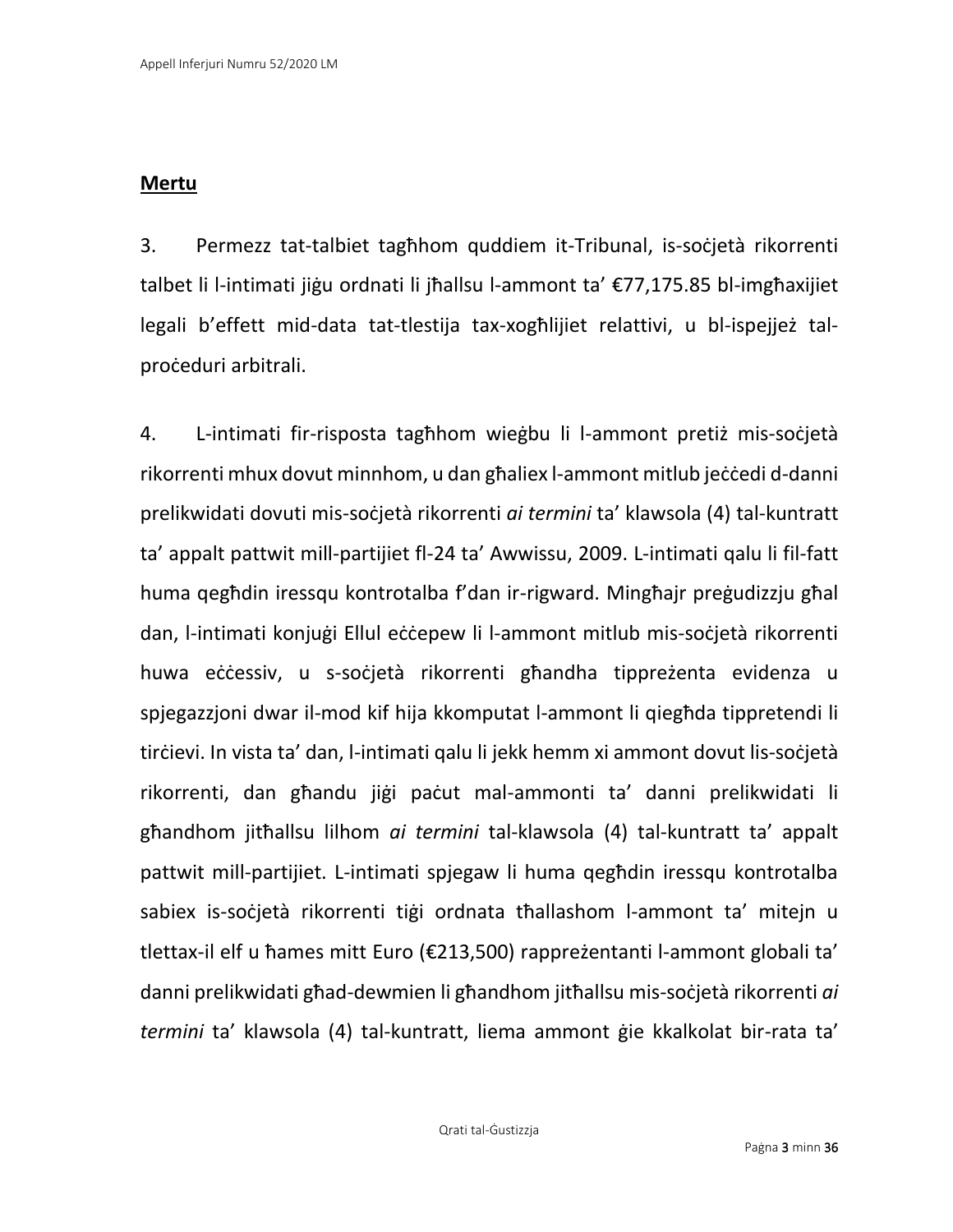€500 għal kull ġurnata bejn is-6 ta' Frar, 2011 u d-9 ta' April, 2012, id-data li fiha tlestew ix-xogħlijiet inkwistjoni, jiġifieri 360 ġurnata

5. Għal din il-kontrotalba tal-intimati, is-soċjetà rikorrenti wieġbet li m'hemm l-ebda penali dovuta għad-dewmien, għaliex iż-żmien addizzjonali li kien meħtieġ biex jitlestew ix-xogħlijiet, m'għandhiex twieġeb għalih hi bħala kuntrattur. Mingħajr preġudizzju għal dan, is-soċjetà rikorrenti eċċepiet li lammont ta' €500 kuljum bħala danni ma jirriflettux l-ammont attwali ta' danni sofferti mill-intimati, u għalhekk dan l-ammont għandu jitnaqqas.

6. Matul il-kors tal-proċeduri arbitrali, it-Tribunal sema' diversi xhieda prodotti mill-partijiet, kif ukoll ra d-dokumentazzjoni prodotta.

## **Id-Deċiżjoni Appellata**

7. Permezz tal-lodo mogħti fit-13 ta' Novembru, 2019, it-Tribunal iddeċieda li t-talba tas-soċjetà rikorrenti għall-ħlas tal-ammont ta' sebgħa u sebgħin elf, mija u ħamsa u sebgħin Euro u ħamsa u tmenin ċenteżmu (€77,175.85) hija eċċessiva, u f'dan ir-rigward laga' d-difiża tal-intimati u ddikjara li l-ammont dovut li għandu jitħallas lis-soċjetà rikorrenti mill-intimati konjuġi Ellul firrigward tax-xogħlijiet u l-ispejjeż li huma ġustifikati, huwa ta' sitta u tletin elf, disa' mija u sitta u ħamsin Euro u erbgħa u sittin ċenteżmu (€36,956.64), u konsegwentement ikkundanna lill-intimati jħallsu dan l-ammont lis-soċjetà rikorrenti, bl-imgħaxijiet legali mid-data tat-tlestija tax-xogħlijiet, ċaħad l-ewwel u t-tieni eċċezzjonijiet tas-soċjetà rikorrenti fir-rigward tal-kontrotalba tal-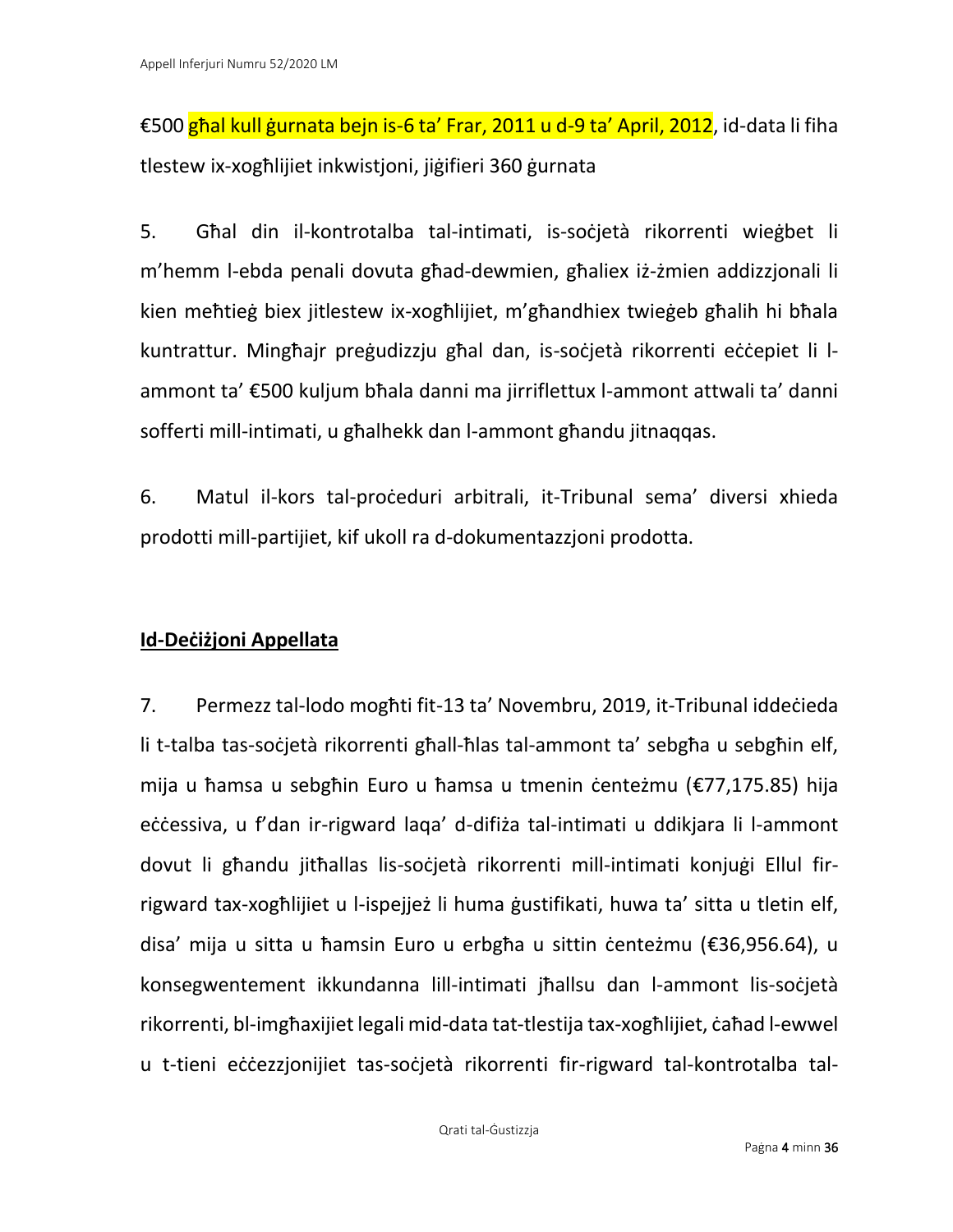intimati u ddeċieda li s-soċjetà rikorrenti għandha tħallas lill-intimati bħala danni prelikwidati fl-ammont ta' disgħa u tmenin elf euro (€89,000), u ċjoé ħames mitt euro (€500) għal kull ġurnata ta' dewmien fuq perijodu ta' 178 ġurnata. It-Tribunal ikkonkluda li l-ispejjeż tat-talba prinċipali għandhom jitħallsu nofs mis-soċjetà rikorrenti u nofs mill-intimati, filwaqt li l-ispejjeż talkontrotalba tal-intimati rikonvenjenti għandhom jitħallsu mis-soċjetà rikorrenti, u dan wara li għamel is-segwenti konsiderazzjonijiet:

#### *"Decision on the merits of the Claim*

*The Tribunal examined the contract dated 11 February, 2010, wherein the Respondents engaged the Claimant, as contractor, who accepted to execute the construction and finishing works of a two storey semi-detached villa with semibasement garage and outside swimming pool on Plot H, Triq il-Fjorin, Ibraġġ, Swieqi, and this for a price of €429,746 including VAT as per building construction and finishing works specification and plans of the building attached to the same contract, as well as various documents and photos exhibited during the various sittings, together with all the evidence which was minutely scrutinized. Finally the Tribunal on receipt from the lawyers of both parties viewed the final written submissions.*

*At the outset the Tribunal would like to point out that the building construction and finishing works specification fell short of being comprehensive in that it lacks detail in most of the trades. Apart from failing to put a capping for the expenditure of some of the trades, or where a capping to the amount of money allotted to a particular trade was given, no indication of the type of material description was mentioned.*

*This resulted in different and at times absurd interpretations by both the Claimant and the Respondents culminating in the submission of a claim by the Claimant for extra works which was only partially and minimally accepted by the Respondents or else completely refused. In order to be in a position to assess both the claim advanced by the Claimant, the acceptance of the whole claim or otherwise of part of the claim by the Respondents, each particular detail of the claim had to be checked thoroughly involving also among other things at times questioning the persons who had made the claims in order for them to clarify certain major loopholes or the working involved in the claim. Where this was not forthcoming or the question asked was wrongly or partially answered there was no way left for the Tribunal but to evaluate each claim*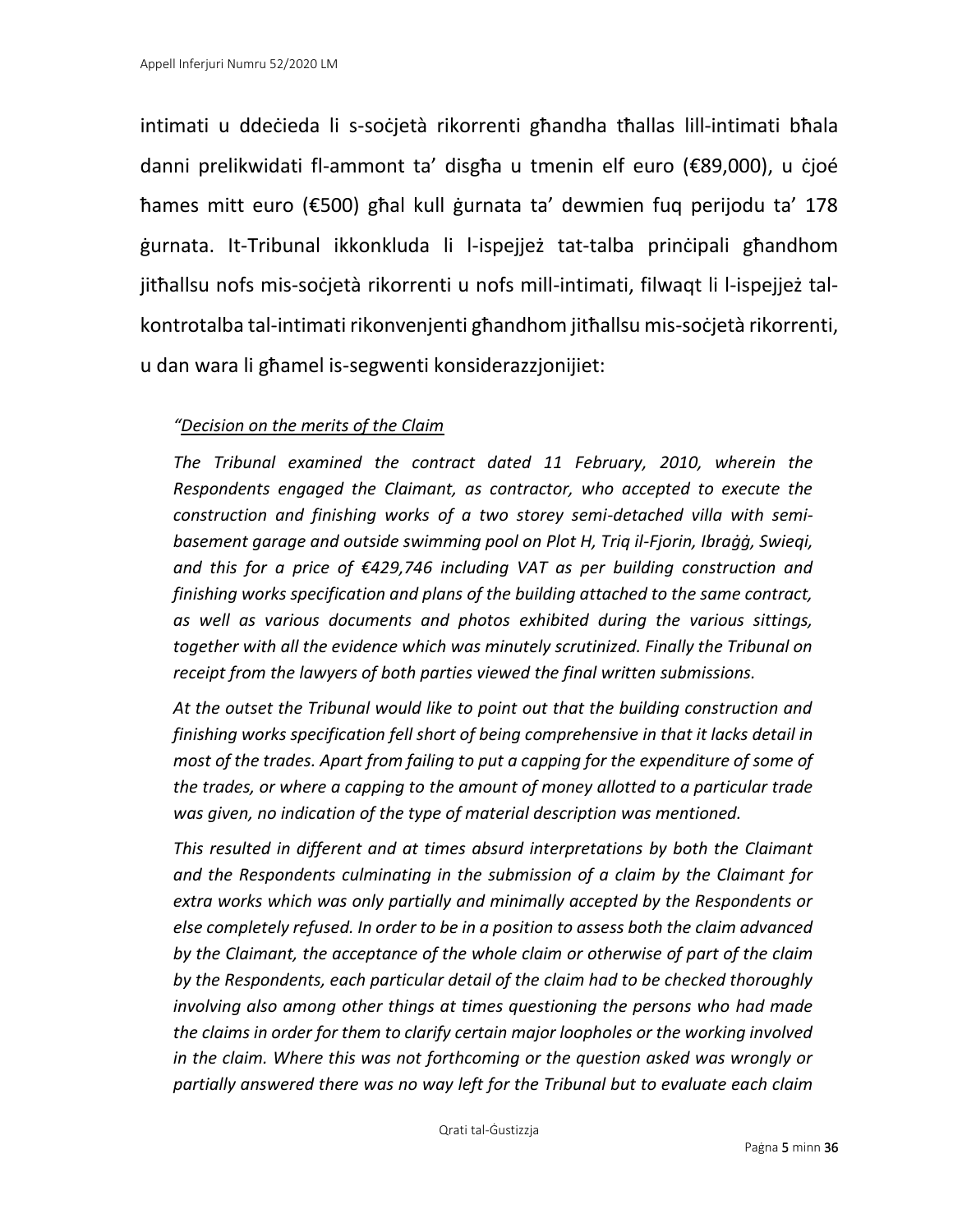*itself, ignoring the method as explained by the party entrusted with the claim who had either given a wrong answer or sadly ignored many details.*

*It must also be stated as could be seen in the workings in the appendix attached to the claim that different percentages of profit varying from 15% to 35% were adopted by the Claimant. The Tribunal adopted a percentage of profit of 15% throughout the evaluation and in the decision being reached in these proceedings. Other instances were noticed where VAT was applied on a money figure which already contained VAT. Moreover in the workings referred to above no indication was given as to the method on how the work was carried out or else the allocation of sums claimed with reference to detail to which work related. This was prevalent in the claims where thousands of euros were involved.*

*The person entrusted by the Respondents to check the claims by Claimant, namely Ing. Pierre Cassar limited his appraisal to those claims relating to electricity, plumbing, mechanical and gas pipework etc and in the rest of the claims opted to declare same by saying* "out of my scope"*. It is obvious to the Tribunal that no architect was looking after the interest* ex parte *of the Respondents, as otherwise the architect would be entrusted to check for items listed as* "out of my scope" *by the Inġiner.*

*In fairness to Architect Kersten Micallef who was responsible for the building with the outside work on Plot H and who was entrusted by Claimant to carry out the above work, such was also accepted by the Respondents. This shows that there was initially an element of trust between Respondents and Claimant but which unfortunately reduced. As the work proceeded there were instances of delay and lack of acceptance of quotes given by Claimant to Respondents which ultimately culminated in certain trades where Respondents opted to truncate from the scope and take over responsibility of the work in these trades. Obviously Architect Kersten Micallef could not be expected to comment* ex-parte *on the claims.*

*Architect Kersten Micallef managed to supervise correctly the structural shell and where he was involved in the other trades and on the end result, quality wise of building there were no qualms.*

*The Tribunal feels that in a job of such an entity the appointment of a project manager would have ensured that proper progress would have been achieved by the timing by which trades could overlap other trades among other things. Moreover the claims could have been commented on by this project manager who would have kept a record of what is happening on site.*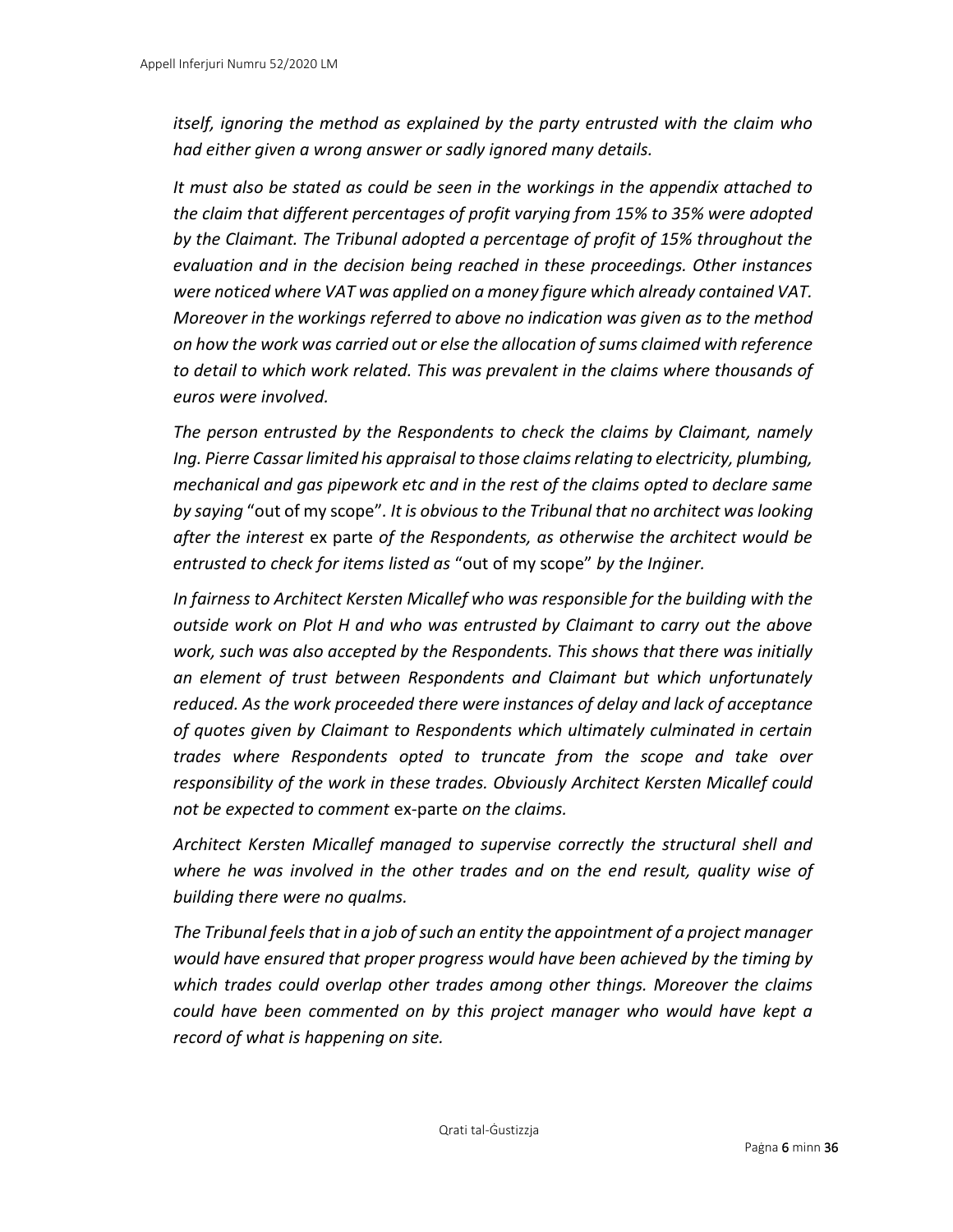*1.*

*The above comments are not in any way meant to lessen the work done by Architect Martin Xuereb in his involvement in the design of the building or in the work done by Architect Kerstin Micallef in the construction of the buildings. The comments made are more than justified in view of the fact that this was a lump sum contract, where detail moreover was lacking in the specification.*

*The Tribunal, while making the above comments obviously found considerable difficulty to deliberate if not after a lot of analysis of the problems in some of the claims. An appendix whereby the decision is reached by the Tribunal on all claims other than those where there was no contention is included as an attachment. On the basis of the reasons and calculations contained in the attached document marked as Annex 1, and which annex forms an integral part of this Arbitration award, the Tribunal concludes that the amount due to the Claimant in respect of the claims advanced in the Statement of Claim amount to thirty-six thousand nine hundred fiftysix euro and sixty-four cents (€36,956.64).*

#### *Decision on the merits of the Counter claim*

*The Tribunal has also examined the counter claim advanced by Respondents, namely of €500 daily penalty for every day of delay in respect of the execution of the works, claiming that there were 427 days of alleged delay. The first task of the Tribunal is to determine whether the Claimant qua contractor is liable for the delay and if so, whether for the entire duration of the 427 days claimed or for less. In considering the counter claim the Tribunal took into account the following considerations:-*

- *1. The preliminary agreement of the 24th August 2009 provides that the works on the construction and finishing of the semi-detached villa are to commence following the signing of the contract, which contract was ultimately executed on the 11 February 2010. The contract delivery period set at 360 days from the signing hereof, resulting in the required completion date of 06/02/2011.*
- *2. A mobilization period of fifteen (15) days from when the contract was signed, as confirmed by contents of email dated 22/02/2010 by Architect Kerstin Micallef to clients.*
- *3. Delay in the delivering of construction and finishing details when asked for by Architect Martin Xuereb. This merits another justifiable delay as does the time taken on the decision relating to the design of the outside apertures by Respondents.*
- *4. The lack of management ensuring in how trades taken over by the Respondents, trades still in the hands of the Claimant can overlap. The trickle-down effect of the above gives rise to a justifiable claim for delay by the Claimant. The Tribunal*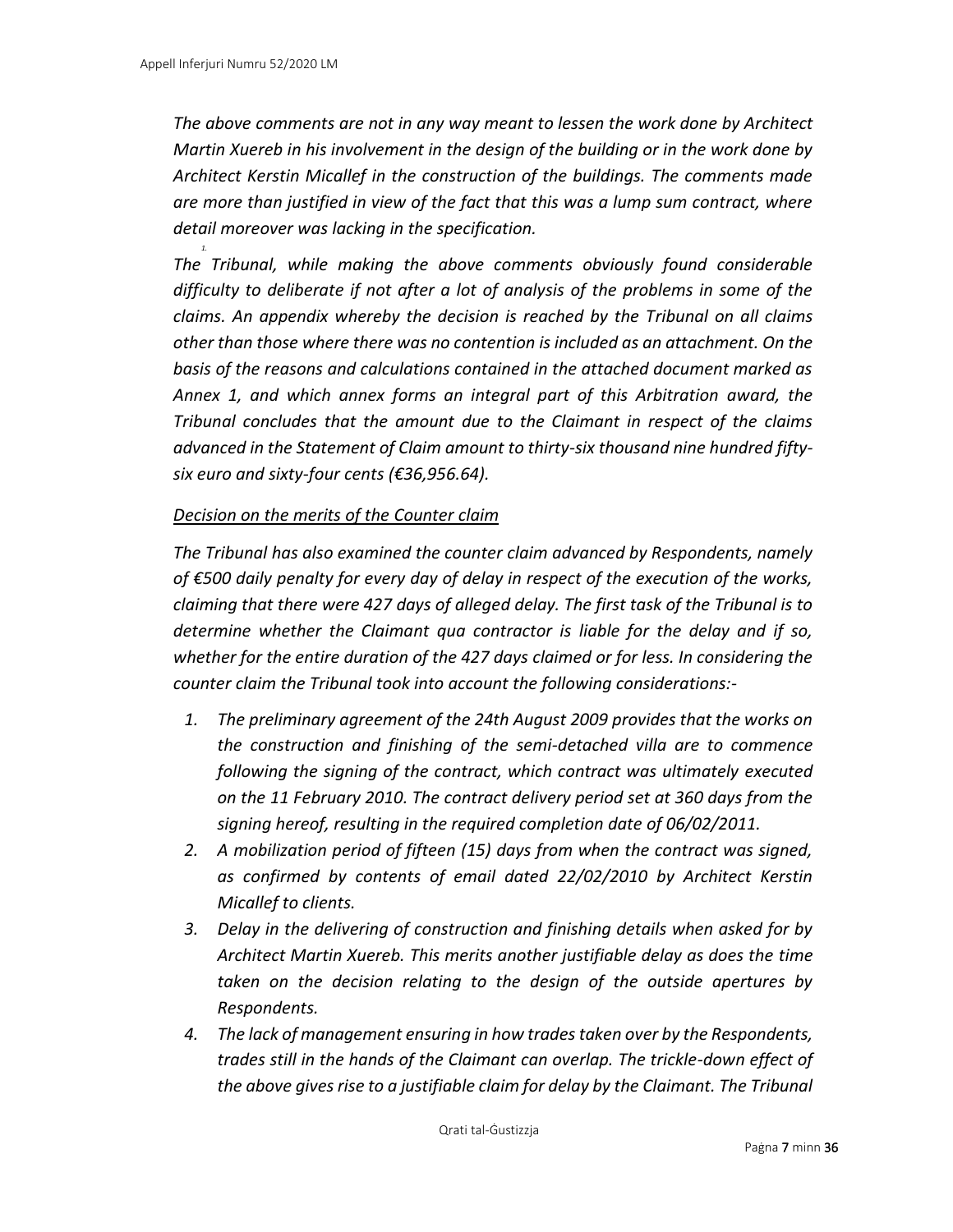*notes that with the detail in the evidence and submissions received a justifiable delay is considered in favour of Claimant.*

- *5. In certain instances the date of completion of the structural shell was given as November 2010, wherein also it was stated that no trade had at that time done any finishing work. However Ing. Pierre Cassar stated that when the structural shell was completed the first fix in electricity was already done.*
- *6. The insertion of certain trades like intelligent lighting or control systems of electrical blinds also had an effect on the delay aspect. The Tribunal deems that the cumulative effect of insertions and modifications to details are considered to be a justifiable claim for delay by the Claimant.*
- *7. On the claim by the Claimant that layout of electrical points was given late, the Tribunal feels that once the internal drawings were already in hand prior to completion of the structural shell, the late delivery of light points in the soffit had no effect on the works since they were given at a time when the soffits were being installed. The Tribunal however notes that the late delivery of soffit*  lighting details could not have been implemented prior to the delivery of *updated designs.*
- *8. While practical completion of the property allowed the Respondents to occupy the building on December 16 of 2011, it must be noted that only work relating to the outside area in finishes surrounding the pool were outstanding at the time.*

*Based on the above considerations, the Tribunal decides that December 16th of 2011 can be considered as the last date when the delay was operative. However in view of what is stated in points 1, 2, 3, 4, 6 and 7, justifiable delays calculated at 75 days for items 1, 2, & 3, 30 days for item 4, 30 days for item 6, amounting to a total of 135 days of extension to the contract period is justifiable. The Tribunal notes that a total of 313 days result from the date of completion of the works as listed in item 8 above to the date when the contract was due to finish, 6th February 2011. The Tribunal thus concludes that the contractual works were completed 178 days beyond the modified contract period and which at the daily rate of Eur 500 leads to claim for delay in the sum of eighty nine thousand Euro (€89,000).*

*Now that the period of delay has been established, the Tribunal will proceed to consider the second defence raised by Claimant to the counter-claim, in the sense that the rate of delay damages in the amount of Eur 500 per day does not reflect the actual damages, if any, which may have been suffered by the Respondents and ought to be mitigated.*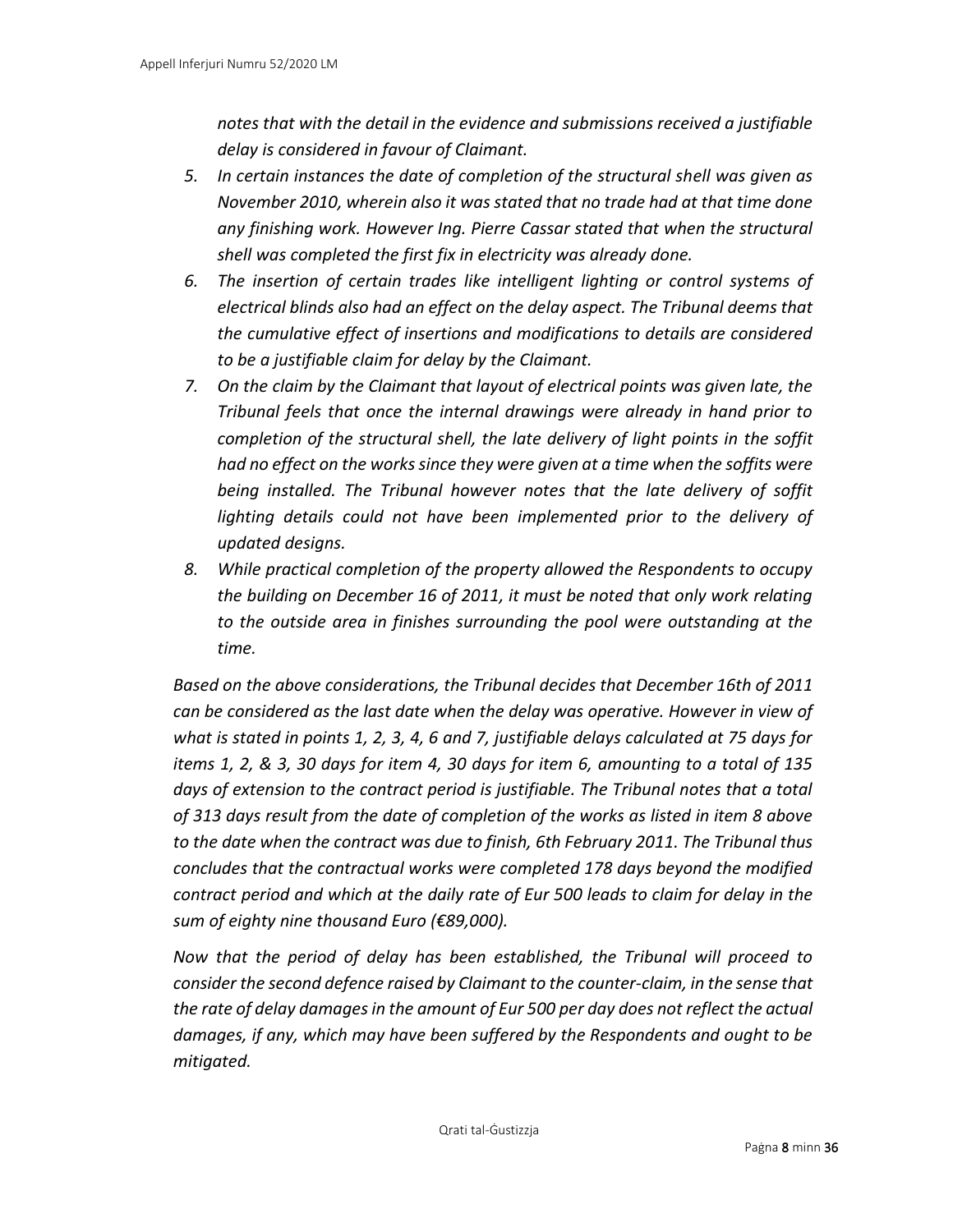*The Tribunal at the outset refers to the relevant clause 4 in the contract of works which reflect the agreement of the parties in respect of the payment of a penalty in respect of delay and which provides as follows: -*

*"*The Contractor undertakes to finalise the Works by not later than three hundred and sixty days (360) from the date of publication of the deed of sale mentioned in the preceding clause. In the event that the Contractor does not finalise the Works within the said 360 days, the Contractor undertakes to pay to the Clients, by way of preliquidated damages which shall not be subject to abatement or mitigation or by any Court, a penalty in the sum of five hundred Euro (€500) for every day of delay or part thereof. The Contractor declares and accepts that such penalty is fair and equitable and that it shall automatically be deducted from the final payment due by the Clients to the Contractor in terms of this Agreement."

*Upon a reading of the above quoted clause, it will immediately appear that the clause cannot be classified as a classical penalty clause due to the fact that the parties first characterise the amount payable in respect of the delay as* "... pre-liquidated damages which shall not be subject to abatament or mitigation by any Court ..." *and then proceed to refer to the payment of a* "... penalty in the sum of five hundred euro (Eur 500) for every day of delay or part thereof." *The clause further provides the declaration of the Claimant in the sense that:* "the Contractor declares and accepts that such penalty is fair and equitable and that it shall automatically be deducted from the final payment due by the Clients to the Contractor in terms of the Agreement."

*The distinction between the notion of pre-liquidated damages and payment of a penalty is material at law. Where the parties agree on the payment of an amount by way of pre-liquidated damages, the amount agreed between the parties by way of pre-liquidated damages is fixed and cannot be altered in any way or for any reason. Reference is made to the art. 1138 of the Civil Code which provides:-*

"Where the agreement provides that the party who fails to carry it out shall pay a certain sum by way of damages, it shall not be lawful to award to the other party a greater or lesser sum."

*The reality of this case is that the only amount which was pre-liquidated by the parties was the daily amount of the penalty in the sum of Eur 500 for each and every day of delay and to this extent the sum of Eur 500 is a fixed sum which cannot at law be reduced or increased, apart from the fact that the parties themselves expressly agreed that the said rate of Eur 500* "... shall not be subject to abatement or mitigation by any Court ...", *wording which in reality is indicative of a reference to article 1122 of*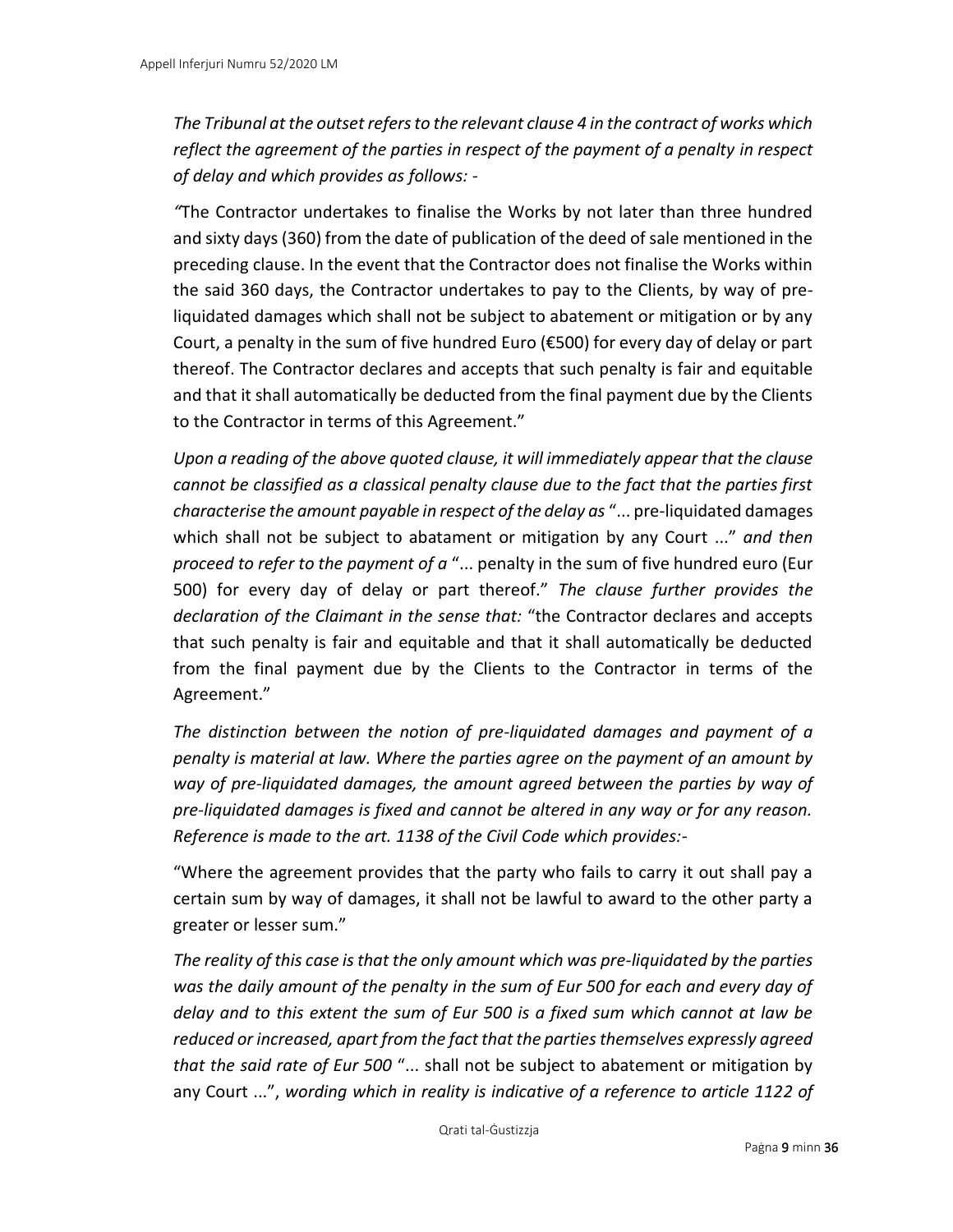*the Civil Code dealing with penalty clauses rather than art. 1138 dealing with preliquidated damages.*

*As a matter of fact penalty clauses are regulated by articles 1118* et seq *of the Civil Code and of particular relevance is art. 1122 which provides as follows:-*

- *i. It shall not be lawful for the court to abate or mitigate the penalty except in the following cases:*
	- *a) if the debtor has performed the obligation in part and the creditor has expressly accepted the part so performed;*
	- *b) if the debtor has performed the obligation in part and the part so performed, having regard to the particular circumstances of the creditor, is manifestly useful to the latter. In any such case, however, an abatement cannot be made if the debtor, in undertaking to pay the penalty, has expressly waived the right to any abatement if the penalty has been stipulated in consideration of mere delay.*

*The Tribunal has considered this aspect of the dispute at great length and is of the view that the intention of the parties, as manifestly borne out from the express wording of clause 4 of the Contract of Works is clear and leaves no room for any doubt or interpretation whatsoever. On two occasions in the same clause, the parties agree that the amount of the penalty* "... shall not be subject to abatement or mitigation by any Court ..." *and that* "The Contractor declares and accepts that such penalty is fair and equitable and that it shall automatically be deducted from the final payment due by the Clients to the Contractor in terms of this Agreement". *This wording is in the view of the Tribunal an express waiver or renunciation to the potential abatement or mitigation of such penalty and based on the wording of art. 1122(1)(b) of the Civil Code to the effect that:-*

"In any such case, however, an abatement cannot be made if the debtor waived his right to any abatement or if the penalty has been stipulated in consideration of mere delay", *the only logical conclusion which the Tribunal can reach in such circumstances is that it does not have the power or the discretion to mitigate or abate the penalty agreed by the parties.*

*In reaching the above conclusion, the Tribunal is conscious of the fact that there are contrasting judgments on the specific issue of abatement and mitigation of a penalty. Claimant has in the course of its written submissions made reference to a number of such judgments, namely Michael Pace vs Richard Micallef (Court of Appeal Case No. 726/1990), decided on 15.12.2004, Joseph Vassallo et vs Joseph Delia et (PA*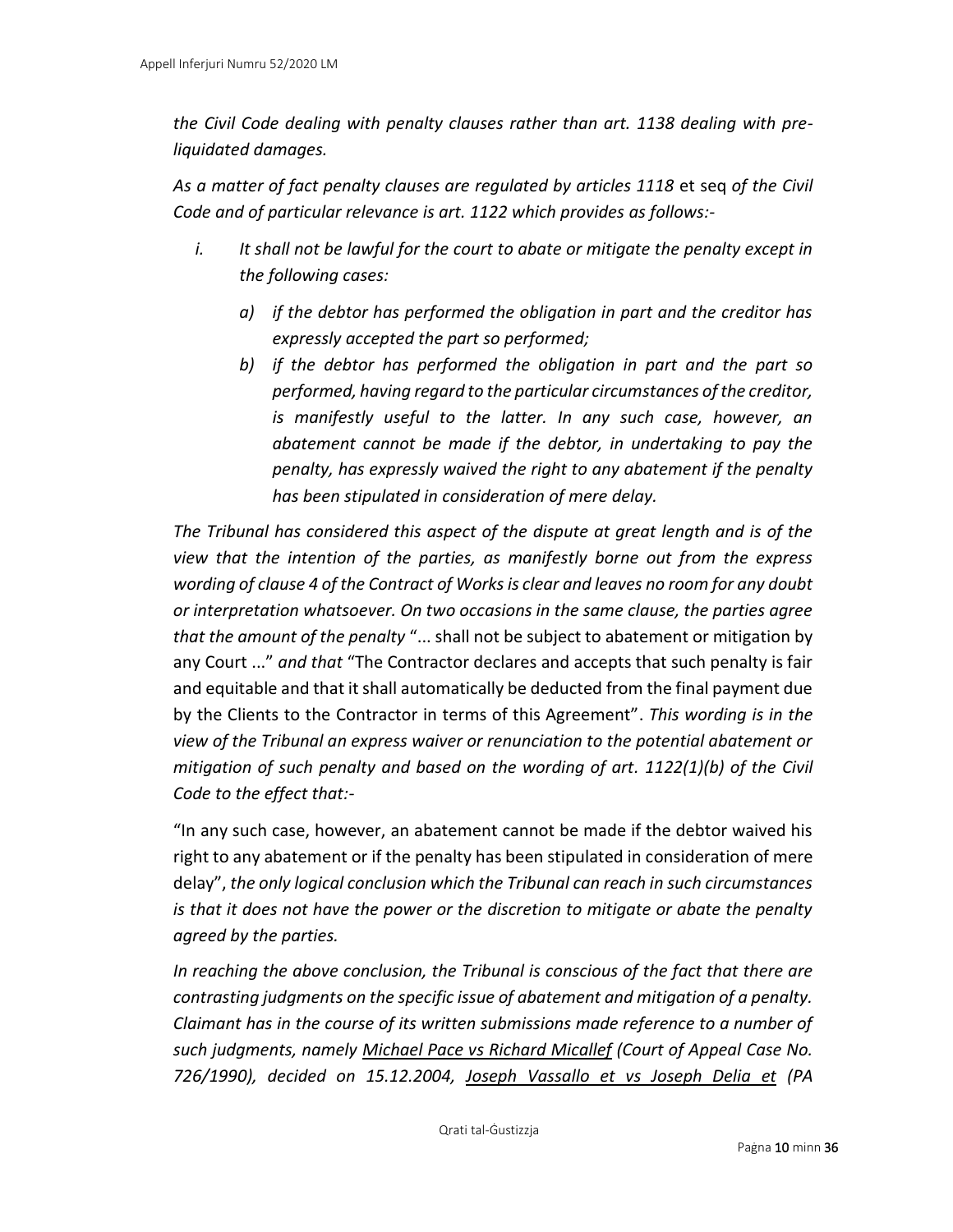*2837/1997 JRM – 29.9.2011), Mark Calleja Urry et vs Joseph Portelli et (Court of Appeal 129/2006 – 25.2.2001); Tabone Computer Centre Ltd vs Joe Camilleri (PA 198/2004 JRM – 10.4.2008 and Awtorità tad-Djar vs Ivan Borg et (PA 5/1999 JRM – 31.1.2006). Nonetheless the Tribunal is also aware of other authoritative judgments that sustain the position that there is no room for a Court to impose its own view of fairness or equity on the parties to a contract where the intention of the parties is clear such as those delivered in the cases Edward Rizzo noe vs Lt Col. Charles E. Dawson (Court of Appeal – Civil Superior – 15.05.1953), Gerada vs Pace (Commercial Court – 15.12.1938), Baggit Enterprises Limited vs Jeffrey Chetcuti et (15.04.2002); Mary Rose Falzon Sant Manduca vs Mario Grima (PA JRM 8.03.2005) and Marie Debono vs Saviour Cassar (Court of Appeal – Civil Superior – 7.10.1997).*

*Ultimately the Tribunal takes the view that the contract was freely entered into and negotiated between the parties and that based on the evidence produced by the parties, there is nothing to suggest that the Respondents acted in bad faith during the negotiation stage of the contract or even after the conclusion of the contract. In the circumstances the Tribunal is not convinced that there can be any justification to warrant the application of the doctrine of good faith based on the reasoning of the various judgments cited earlier to the extent that otherwise and equally forceful doctrine of* pacta sunt servanda *should be pushed aside and ignored altogether.*

#### *Conclusion*

*For all the above reasons and considerations, the Tribunal decides as follows:-*

- *1. Declares and decides that the claim of the Claimant for payment of Eur 77,175.85 is excessive and to this extent accedes to the defence put forward by Respondents on this basis and declares that the amount due to the Claimant in respect of the works and costs claimed and which are justified amount to thirtysix thousand nine hundred fifty six Euro and sixty-four cents (Eur 36,956.64) and consequently hereby orders and condemns the Respondents to pay the Claimant the said sum of thirty six thousand nine hundred fifty-six euro and sixty-four cents (Eur 36,956.64) with interest from the date of completion of the relative works.*
- *2. Rejects the first and second defence pleas of the Claimant to the counter claim of the Respondents and declares and decides that the Claimant is liable towards the Respondents by way of pre-liquidated damages based on the daily penalty of Euro 500 per day over a period of one hundred and seventy eight (178) days and consequently orders and condemns the Claimant to pay the Respondents the liquidated sum of eighty-nine thousand Euro (Eur 89,000).*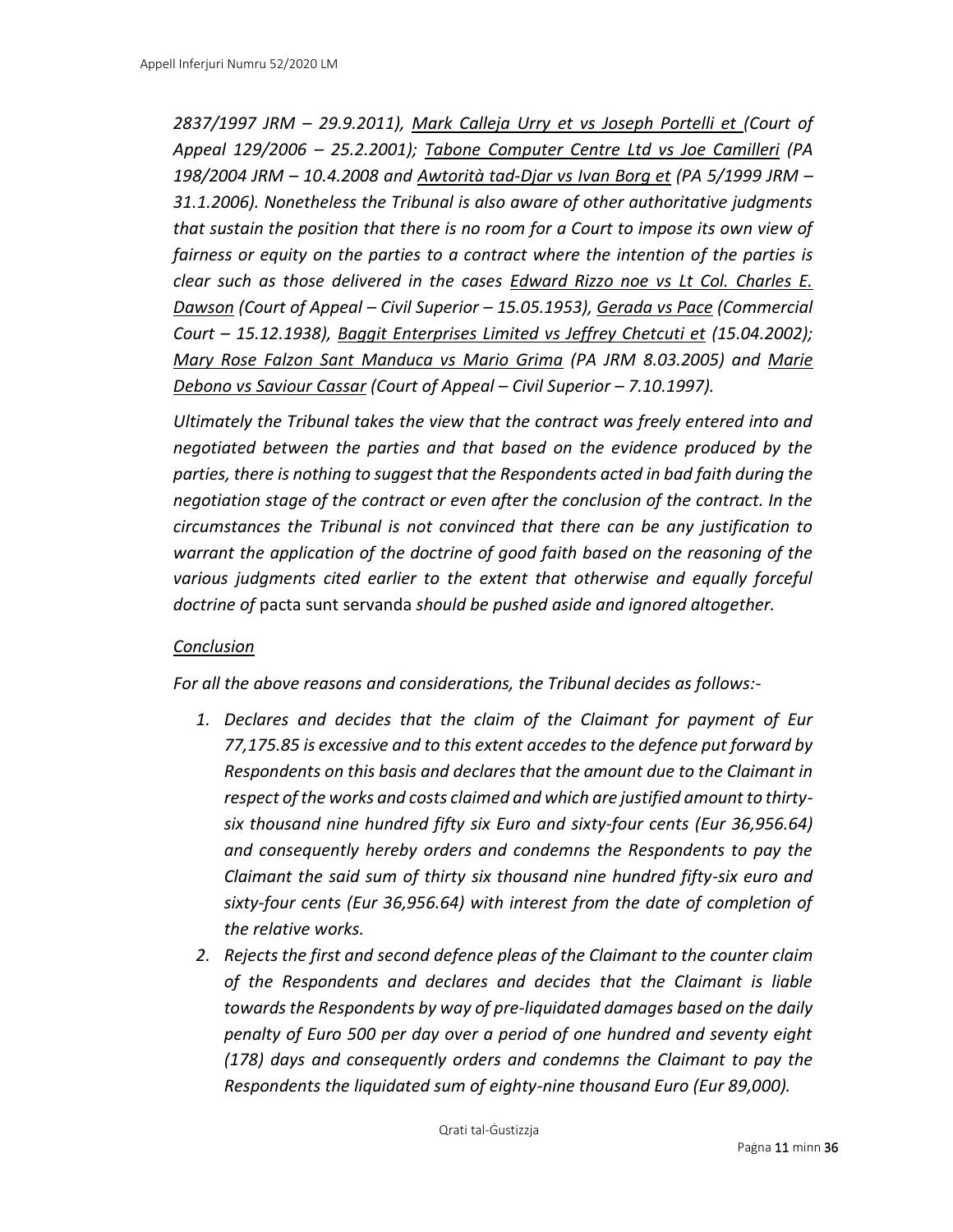*3. In accordance with the Taxed Bill of Costs issued by the Malta Arbitration Centre which is being hereto attached and marked as Annex X, the costs of the main claim are to be borne as to one half by the Claimant and as to one half by the Respondents whereas the costs in relation to the counter-claim are to be borne by the Claimant."*

## **L-Appell**

8. Ir-rikorrenti ressqu appell mid-deċiżjoni appellata fit-2 ta' Settembru, 2020 fejn talbu lil din il-Qorti sabiex,

"*... jogħġobha tilqa' l-appell odjern, u filwaqt li tħassar u tirrevoka dik il-parti taddeċiżjoni li ngħatat mit-Tribunal tal-Arbitraġġ kif tirriżulta mid-deċiżjoni datata 9 ta' Jannar, 2020, iżda li ġiet reża pubblika fit-18 ta' Awwissu, 2020, fejn ordnat ilħlas ".... with interest from the date of completion of the relative works ..." tgħaddi sabiex tħassar u tirrevoka dik il-parti tad-deċiżjoni fejn ordnat illi l-appellanti għandhom iħallsu imgħax lis-soċjetà appellata mid-data meta ġew konklużi xxogħlijiet, u tordna illi l-imgħax għandu jkun pagabbli biss minn meta din iddeċiżjoni tgħaddi in ġudikat, jew minn kwalunkwe data oħra li tista' tiġi stabbilita minn din l-Onorabbli Qorti, filwaqt illi tagħti kwalunkwe provvedimenti li jidhrilha xierqa u opportuni."*

9. L-appellanti spjegaw li huma ħassewhom aggravati b'dik il-parti taddeċiżjoni tat-Tribunal li tgħid li l-imgħax fuq l-ammont ta' €36,956.64 għandu jitħallas minnhom b'effett mid-data meta tlestew ix-xogħlijiet relattivi. Lappellanti spjegaw li huma kienu xtraw porzjon art diviża (plott H) mingħand issoċjetà Frad Limited, li hija *sister company* tas-soċjetà appellata, u fuq din l-art huma bnew il-villa tagħhom. Qalu li s-soċjetà appellata ġiet inkarigata sabiex twettaq ix-xogħlijiet ta' kostruzzjoni, u ġie miftiehem prezz wieħed, komplessiv, għal dawn ix-xogħlijiet, kif jirriżulta minn kuntratt ta' appalt tal-24 ta' April,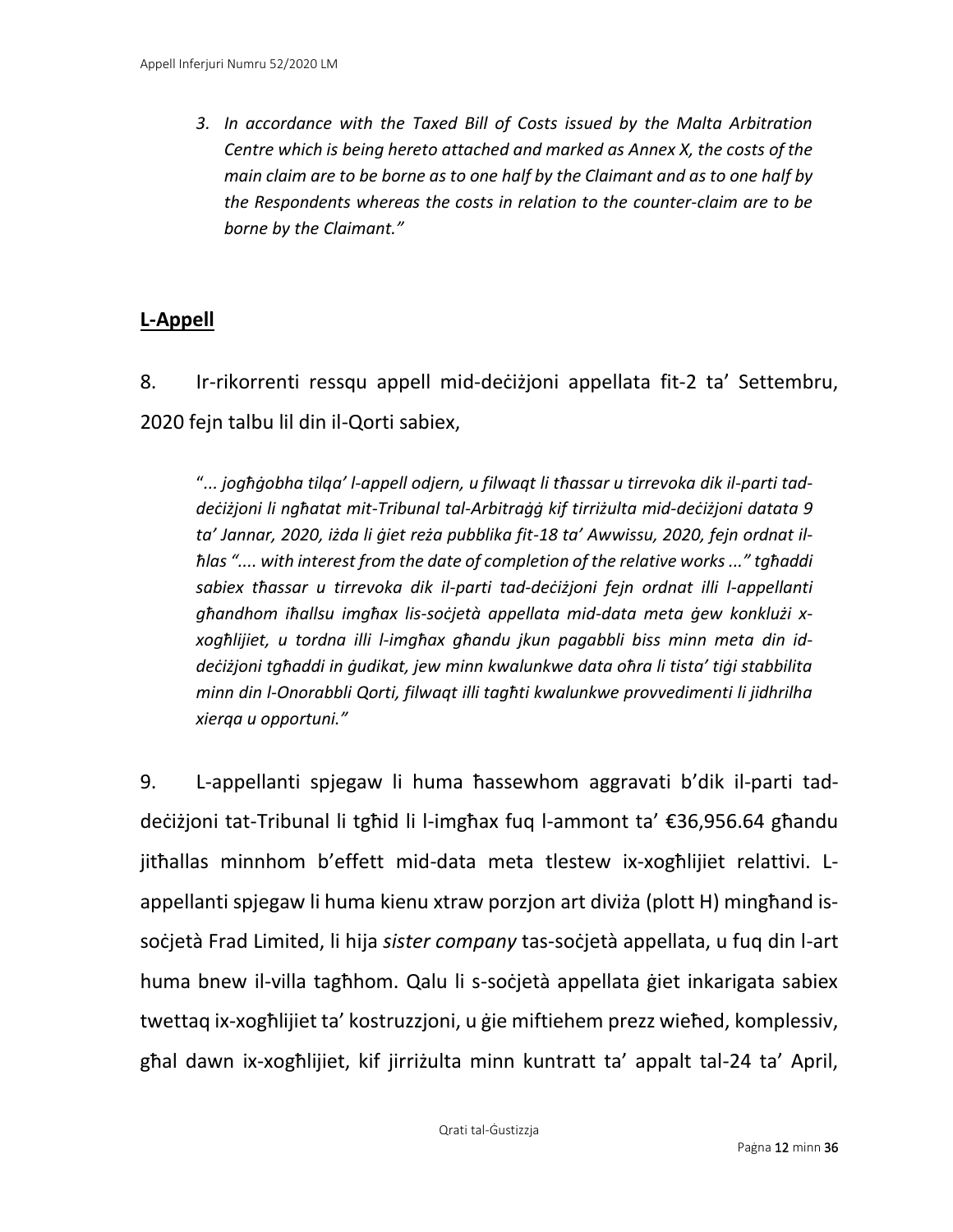2009, liema ftehim daħal fis-seħħ meta l-appellanti ffinalizzaw l-akkwist talporzjon art li fuqha kienet ser tinbena l-villa tagħhom, jiġifieri fil-11 ta' Frar, 2010. Inkluża f'din l-iskrittura kien hemm ukoll klawsola li tistipula l-ħlas ta' penali f'każ ta' dewmien fit-twettiq tax-xogħol miftiehem, liema penali kienet stabbilita bħala danni prelikwidati għal kull ġurnata ta' dewmien. L-appellanti spjegaw li f'din l-iskrittura ma sar l-ebda riferiment għall-ħlas ta' mgħax fleventwalità li l-appellanti jonqsu li jottemperaw ruħhom mal-iskeda ta' ħlas miftiehma, għalkemm ġie stipulat prezz fiss u prestabbilit għax-xogħlijiet li kellhom isiru mis-soċjetà appellata. Jirriżulta wkoll li meta l-appellanti ngħataw il-kontijiet finali fl-aħħar tax-xogħlijiet, l-appellanti ma qablux mal-ammont pretiż mis-soċjetà appellata, għaliex ġew inklużi prezzijiet li fil-fehma tagħhom kienu esaġerati, intalbu ħlasijiet għal xogħlijiet li fil-fehma tal-appellanti kienu inklużi fl-appalt oriġinali li kien jammonta għal €429,746, kompriż il-VAT, u għalhekk l-appellanti rrifjutaw li jħallsu l-ammont pretiż mis-soċjetà appellata. Dan minbarra l-fatt li kien dovut lill-appellanti, mis-soċjetà appellata, kumpens għad-dewmien fl-eżekuzzjoni tax-xogħlijiet mill-istess soċjetà appellata, kif stipulat fl-istess ftehim ta' appalt. L-appellanti spjegaw li l-bilanċ pretiż missoċjetà appellata kien jammonta għal €77,175.85, iżda bid-deċiżjoni tiegħu t-Tribunal illikwida l-ammont realment dovut minnhom lis-soċjetà appellata flammont ta' €36,956.64, u għalhekk anqas minn nofs l-ammont reklamat missoċjetà appellata. Minkejja dan, it-Tribunal ordna li l-appellanti jħallsu mgħax fuq din is-somma b'effett minn meta ġew esegwiti x-xogħlijiet, jew aħjar kif dikjarat fil-lodo '*with interest from the date of completion of the relative works',* u tali ordni ta' ħlas tal-imgħaxijiet tikkostitwixxi żball fl-applikazzjoni tal-liġi da parti tat-Tribunal, stante li fil-fehma tal-appellanti din l-ordni ngħatat bi ksur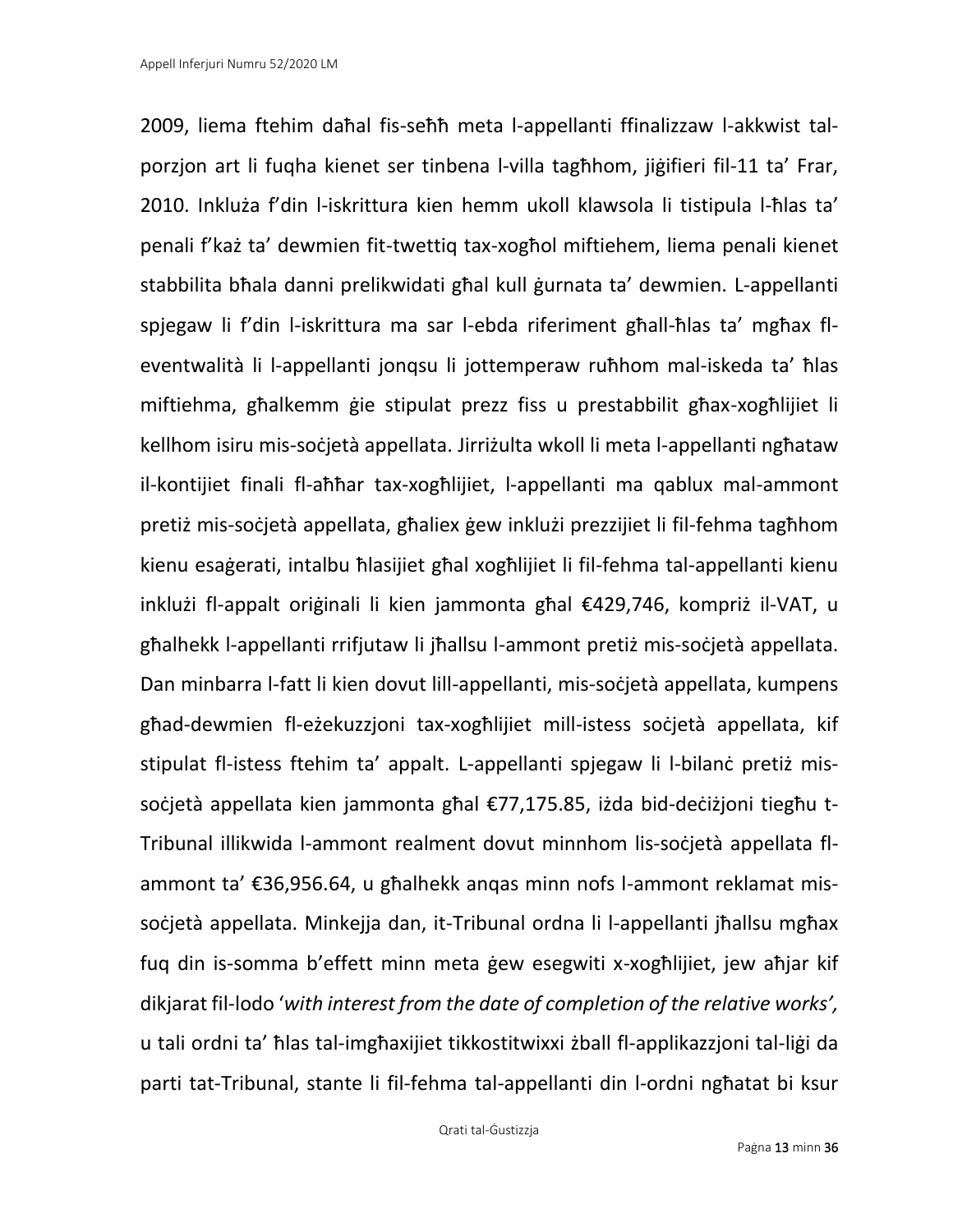tad-dispożizzjonijiet tal-artikolu 1141(2) tal-Kap. 16. L-appellanti qalu li l-ftehim ta' appalt konkluż mill-partijiet mhuwiex ta' natura kummerċjali, inkwantu fuq l-iskrittura ta' appalt dehru l-partijiet kontendenti, l-appellanti fil-vesti personali tagħhom, kienu l-klijenti tal-kuntrattur, u għalhekk ma seta' qatt jiġi determinat li kien dovut l-imgħax mid-data minn meta ġew konklużi x-xogħlijiet. Lappellanti għamlu riferiment għall-artikolu 1141(2) tal-Kap. 16 li jipprovdi li limgħaxijiet għandhom jgħaddu minn dakinhar li ssir sejħa għall-ħlas b'att ġudizzjarju, għalkemm fil-ftehim ikun ġie stabbilit żmien għall-eżekuzzjoni talobbligazzjoni, u għalhekk għandu jirriżulta li l-ordni ta' ħlas ta' mgħax mid-data meta tlestew ix-xogħlijiet li mogħtija mit-Tribunal fid-deċiżjoni tiegħu, hija żbaljata u bi ksur tad-dispożizzjonijiet tal-liġi, għaliex is-soċjetà appellata ma ġabet l-ebda prova dwar att ġudizzjarju li seta' ġie ppreżentat minnha u nnotifikat lill-appellanti qabel ġew intavolati l-proċeduri odjerni.

10. L-appellanti spjegaw ukoll li l-ammont pretiż mis-soċjetà appellata ġie dimezzat permezz tad-deċiżjoni appellata, u għalhekk isegwi li l-kontestazzjoni tas-soċjetà appellata kienet biss ġustifikata *in parte*, u r-raġuni għalfejn lappellanti naqsu milli jħallsu dak mitlub minnhom kienet għaliex l-ammont pretiż kien esaġerat. Qalu li għalhekk l-ebda mgħax m'għandu jiddekorri fuq lammont li s-soċjetà appellata talbet il-ħlas tiegħu mingħand l-appellanti, salmument li fih ġie likwidat u determinat l-ammont reali li kien dovut lis-soċjetà appellata, għaliex kien biss meta ngħatat id-deċiżjoni tat-Tribunal li ġie determinat u stabbilit l-ammont dovut u mhux qabel. L-appellanti qalu li għalhekk id-deċiżjoni tat-Tribunal li huma dovuti mgħaxijiet minn meta saru xxogħlijiet, hija dikjarazzjoni gratuwita, li ma tiħux inkonsiderazzjoni ċ-ċirkostanzi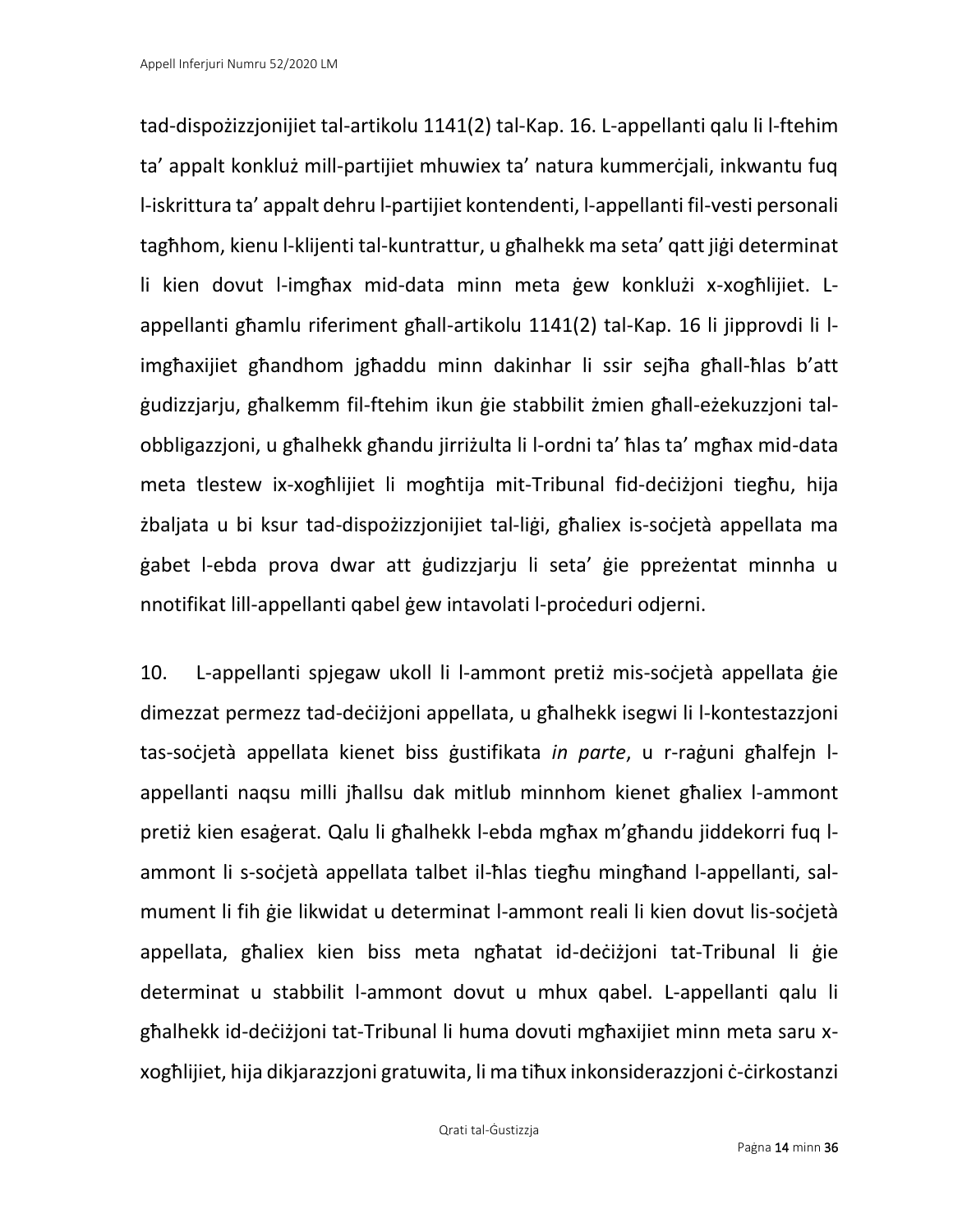attwali tad-deċiżjoni li ngħatat mill-istess Tribunal meta laqa' t-talba tas-soċjetà appellata biss *in parte.* L-appellanti żiedu jgħidu li dan oltre l-fatt li l-kontrotalba li ressqu huma għal-likwidazzjoni u l-ħlas ta' penali għal dewmien fl-eżekuzzjoni tax-xogħlijiet ġiet akkolta, u l-ammont likwidat u dovut mis-soċjetà appellata in linea ta' danni, jeċċedi konsiderevolment u sostanzjalment l-ammont dovut mill-appellanti lis-soċjetà appellata. L-appellanti komplew jgħidu li huma ġew kostretti jistitwixxu proċeduri arbitrali sabiex jiksbu dak dovut lilhom missoċjetà appellata, fattur dan li jindika l-animu malizzjuż tad-diriġenti tas-soċjetà appellata, li ppruvat tikseb mingħand l-appellanti ammont ferm ogħla minn dak miftiehem bejn il-partijiet. L-appellanti qalu li għalhekk dan l-aġir tas-soċjetà appellata għandu jiġi kkundannat, u din il-Qorti għandha tissanzjona lis-soċjetà appellata għal tali nuqqasijiet billi takkordalha biss ħlas ta' mgħax mid-data meta d-deċiżjoni appellata tgħaddi in ġudikat.

11. L-appellanti għamlu riferiment il-klawsola 4 tal-Ftehim, li tgħid illi, "*[t]he Contractor declares and accepts that such penalty is fair and equitable and that it shall automatically be deducted from the final payment due by the Clients to the Contractor in terms of the Agreement",* u għalhekk isegwi li ladarba lammont dovut lis-soċjetà appellata kien inqas mid-danni dovuti lill-appellanti, dawn tal-aħħar ma kinux tenuti jeffettwaw ebda ħlas lis-soċjetà appellata, għaliex kellu jkun hemm ekwiparazzjoni, b'dan illi mhuwa dovut l-ebda mgħax fuq il-kapital, speċjalment ladarba fil-ftehim ta' appalt ma sar l-ebda riferiment għal ħlas ta' mgħax favur ebda wieħed mill-partijiet kontendenti.

12. L-appellanti ġabu wkoll għall-attenzjoni tal-Qorti il-fatt li minkejja li ddeċiżjoni tat-Tribunal ingħatat fid-9 ta' Jannar, 2020, kien biss fit-18 ta'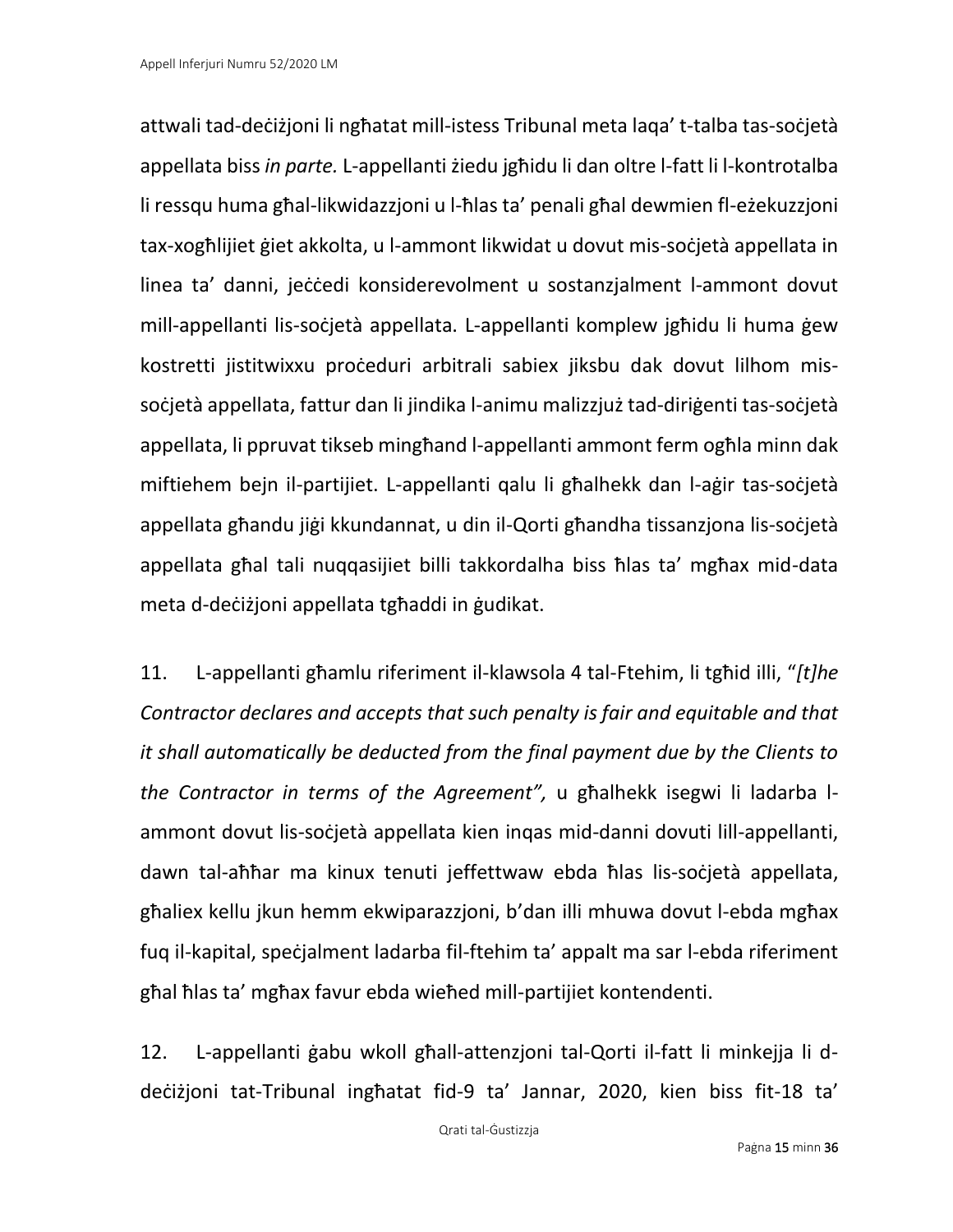Awwissu, 2020 li s-soċjetà appellata effettwat il-ħlas tal-ispejjeż arbitrali dovuti minnha liċ-Ċentru tal-Arbitraġġ, sabiex id-deċiżjoni tat-Tribunal setgħet tiġi ppubblikata. L-appellanti qalu li in vista ta' dan id-delungament, huma m'għandhomx isofru l-imgħax għall-perijodu bejn Jannar u Awwissu 2020, għaliex dan id-dewmien huwa attribwibbli lis-soċjetà appellata.

### **Ir-Risposta tal-Appell u l-Appell Inċidentali**

13. Fir-risposta tal-appell tagħha, is-soċjetà appellata wieġbet li l-appell imressaq mill-appellanti għandu jiġi miċħud u l-argumenti mressqa minnhom huma kollha mingħajr bażi u dan għaliex it-talba tagħha fil-proċeduri arbitrali kienet għall-ħlas ta' €77,175.85, rappreżentanti *abortive costs,* spejjeż addizzjonali, alterazzjonijiet u xogħlijiet oħra kif jidhru fl-*istatement of claim*  annessa mal-ftehim arbitrali. Is-soċjetà appellata spjegat li hija talbet ukoll limgħax fuq dan l-ammont b'effett mid-data tat-tlestija tax-xogħlijiet relattivi u l-ispejjeż arbitrali, filwaqt li l-appell interpost mill-appellanti jirrigwarda biss ilkomputazzjoni tal-imgħax akkordat. Is-soċjetà appellanta qalet li l-appellanti ressqu talba in via rikonvenzjonali għal-likwidazzjoni u ħlas ta' penali għaddewmien bir-rata ta' €500 għal kull jum ta' dewmien, hekk kif stipulat filkuntratt tal-appalt, u t-talbiet tagħha ġew milqugħa *in parte,* sabiex b'hekk lammont tat-talba ġie ridott minn €77,175.85 għal €36,956.64, bl-imgħax middata tat-tlestija tax-xogħlijiet. Kompliet tgħid li fl-istess ħin ġiet likwidata ssomma ta' €89,000 favur l-appellanti in via rikonvenzjonali bħala penali għaddewmien. Is-soċjetà appellata kompliet tgħid li l-klawsola 6 tal-kuntratt tal-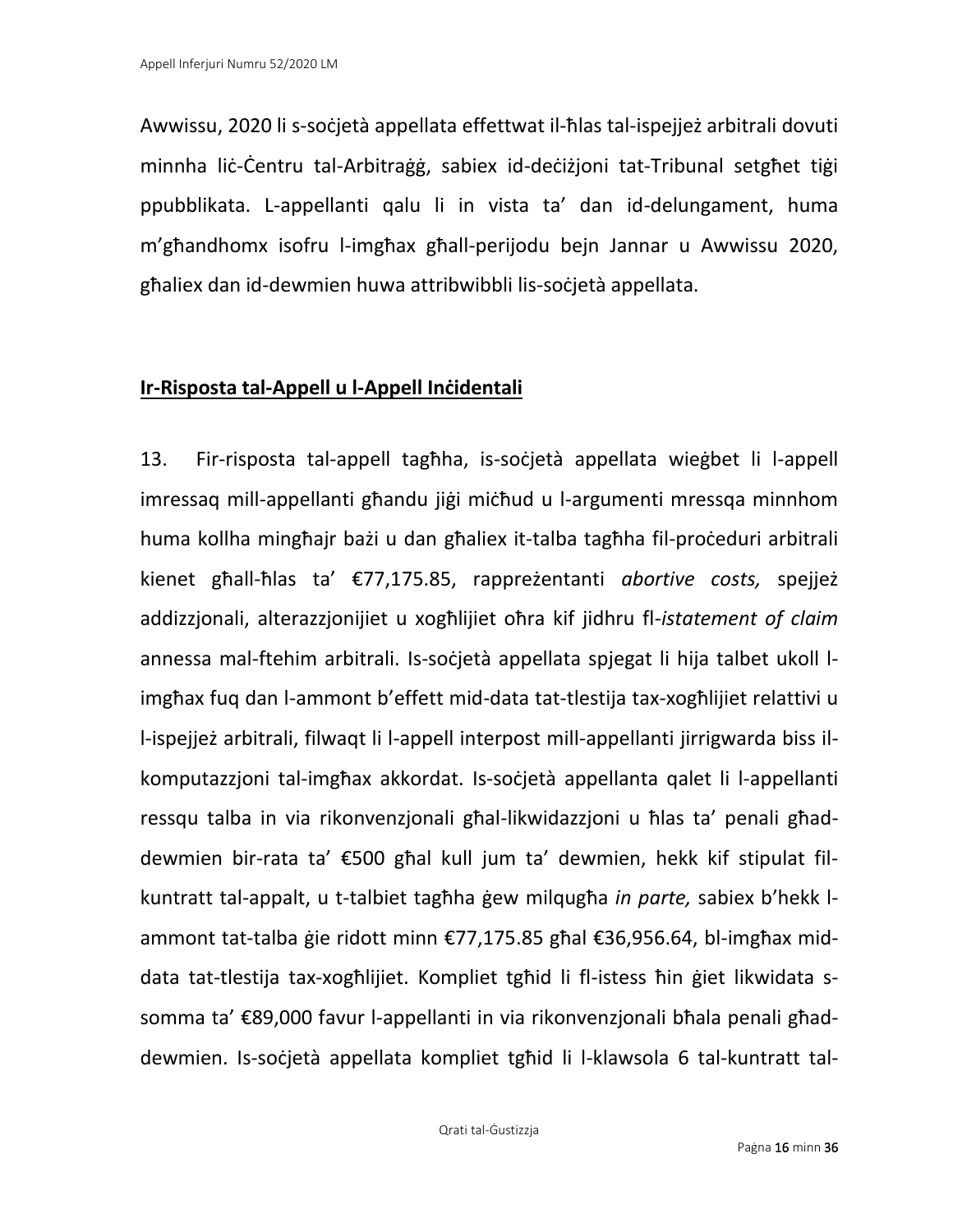appalt tistipula li "*[e]very payment shall be made on termination of the works to which such payment relates and upon issue of a compliance certificate by Architect Kerstin Micallef confirming that the works in question have been completed as agreed and are up to the required standards."* Is-soċjetà appellata tikkontendi li filwaqt li l-appellanti jgħidu li huma qatt ma rċevew att ġudizzjarju li bih tpoġġew *in mora,* l-appellanti kienu ġew notifikati b'ittra uffiċjali tal-15 ta' Lulju, 2014, li permezz tagħha huma ġew interpellati għall-ħlas tas-somma ta' €80,709.27, bl-ispejjeż u bl-imgħax legali. Is-soċjetà appellata qalet li anki li kieku l-ittri uffiċjali kellhom jiġu injorati, l-argument tal-appellanti qatt ma jista' jiġi sostnut għaliex it-talba tas-soċjetà appellata fl-Avviż tal-Arbitraġġ hija waħda ċerta u għalhekk anki kieku ma saritx l-ittra uffiċjali, l-imgħax fuq l-ammont akkordat lilha xorta waħda kien jibqa' għaddej mid-data tal-preżentata tal-Avviż tal-Arbitraġġ. Is-soċjetà appellata qalet li ladarba l-ftheim arbitrali ma jgħid xejn dwar id-dekorrenza tal-imgħax, tissubentra l-liġi u l-imgħax fuq l-ammont ta' €36,956.64 huwa għalhekk ta' 8% b'effett mill-15 ta' Lulju, 2014, id-data tal-ittra uffiċjali. Is-soċjetà appellata qalet li għalhekk l-appellanti m'għandhomx raġun meta jippretendu li jħallsu mgħax b'effett mid-data meta jkun hemm deċiżjoni f'dawn il-proceduri li għaddiet in gudikat, u wieħed irid jiftakar li dan huwa appalt li ġiet mitmum fis-16 ta' Diċembru, 2011 u minkejja t-trapass ta' aktar minn disa' snin, l-appellanti għadhom ma ħallsu xejn minn dak mitlub missoċjetà appellata permezz ta' dawn il-proċeduri.

14. B'riferiment għall-argument tal-appellanti li l-ammont dovut lis-soċjetà appellata seta' jiġi biss kwantifikat wara l-likwidazzjoni tal-penali għad-dewmien mitluba minnhom in via rikonvenzjonali, jiġifieri wara li sseħħ it-tpaċija bejn l-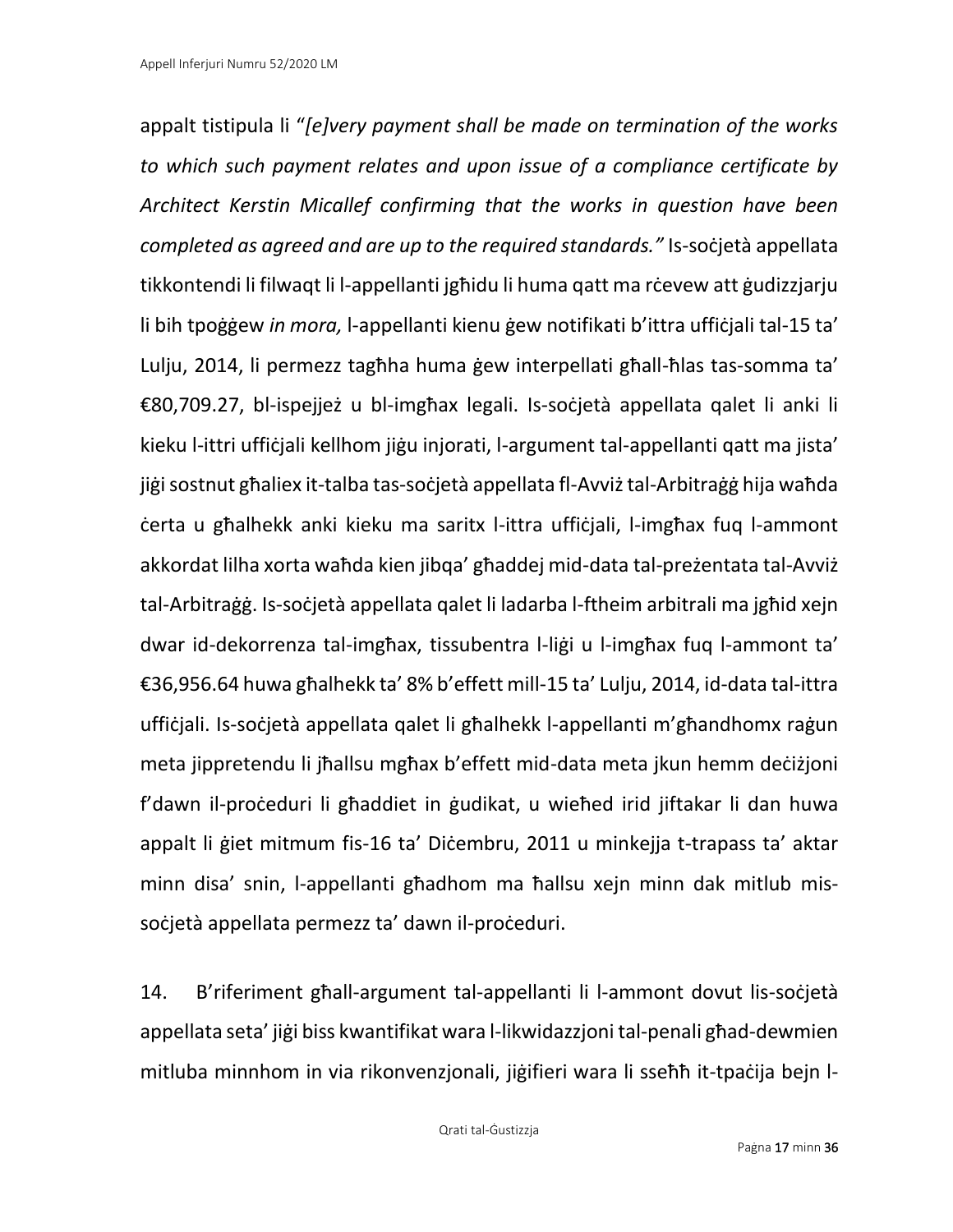ammont tat-talba u dak tal-kontrotalba, is-soċjetà appellata qalet li wieħed jifhem li l-appellanti qegħdin isostnu li meta l-Qorti tnaqqas sostanzjalment ittalba attriċi, xorta waħda għandu japplika l-prinċipju *in illiquidis non fit mora,* minkejja li t-talba oriġinali tkun għal ammont ċert. Qalet li dan il-prinċipju jidher li gie rrigettat mill-gurisprudenza l-aktar riċenti. Is-soċjetà appellata qalet li l-fatt li l-appellanti għoġobhom ma jħallsux l-ammont ċert, likwidu u li kien dovut lilha għal aktar minn disa' snin, ma jista' qatt jeżonera lill-appellanti mill-obbligu talħlas tal-imgħax.

15. Is-soċjetà appellata qalet li l-appellanti lanqas m'għandhom raġun jgħidu li m'għandhomx iħallsu mgħax għall-perijodu bejn Jannar u Awwissu 2020, għaliex skont huma is-soċjetà appellata damet sabiex ħallset l-ispejjeż arbitrali ħalli l-*lodo* jkun jista' jiġi pubblikat. Is-soċjetà appellata qalet li huwa minnu li kien hemm dan id-dewmien, iżda dan kien dovut għall-fatt li l-ammont talispejjeż ta' dan l-arbitraġġ magħdud mal-ispejjeż taż-żewġ arbitraġġi l-oħra relatati li kienu qegħdin jinstemgħu kontestwalment, kien wieħed sostanzjali u għalhekk is-soċjetà appellata kellha tikseb finanzjament sabiex tkun tista' tħallas dawn l-ispejjeż. Qalet ukoll li meta l-appellanti ddeċidew li ma jħallsux lis-soċjetà appellata dak lilha dovut, dawn ħadu riskju, jiġifieri r-riskju tal-ħlas tal-imgħax. Is-soċjetà appellata qalet li wara li l-appellanti għażlu li ma jħallsu xejn minn dak minnhom dovut, u wara li ħarġu mandat ta' inibizzjoni kawtelatorju, huma poġġew lis-soċjetà appellata f'sitwazzjoni fejn din kellha tmur tissellef biex tħallas l-ispejjeż arbitrali, u għalhekk l-appellanti issa ma jistgħux jieħdu vantaġġ mill-aġir abbużiv tagħhom u jargumentaw li d-dewmien sabiex inkiseb il-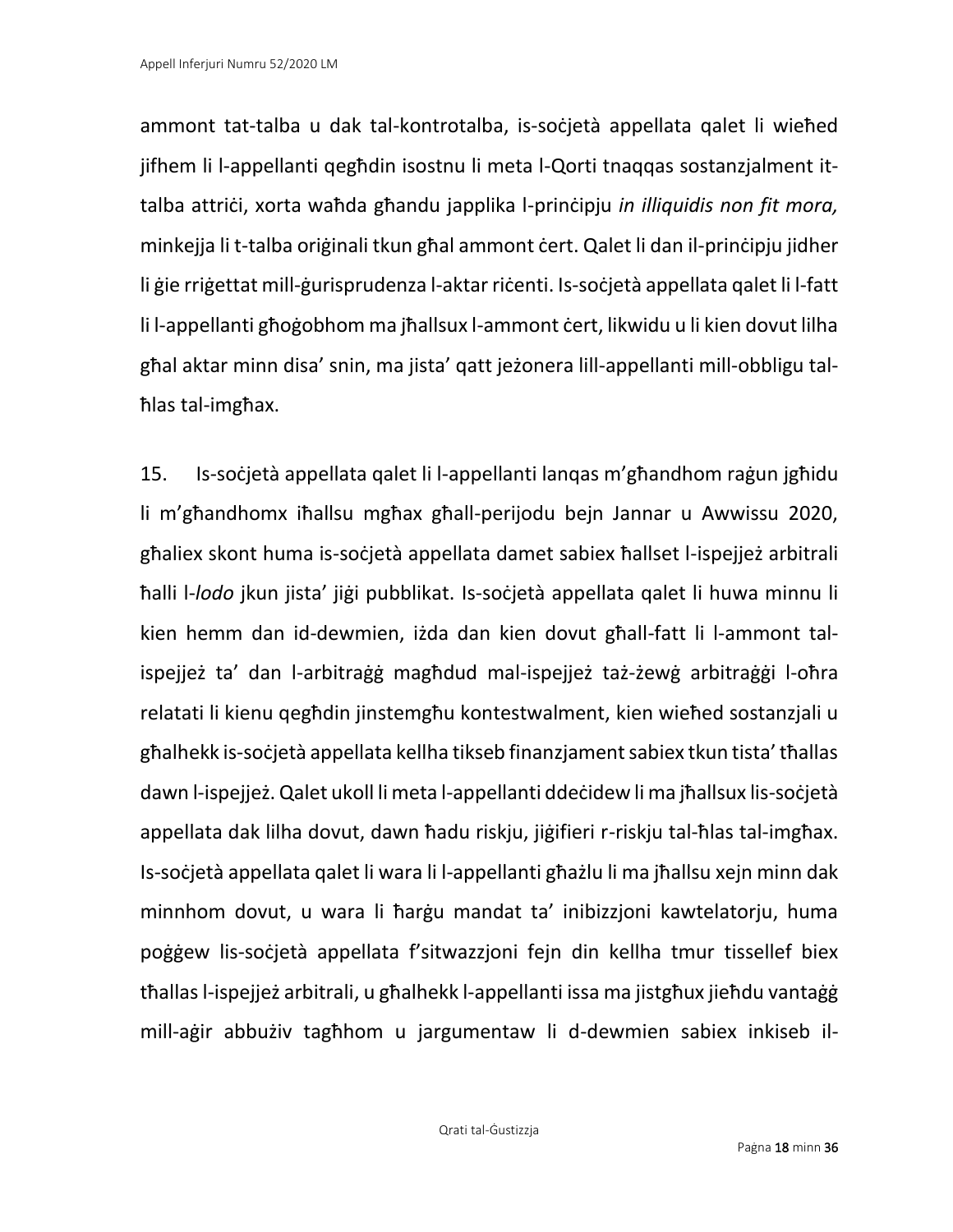finanzjament bankarju għandu jopera għall-vantaġġ tagħhom. Qalu li għal dawn ir-raġunijiet l-appell tal-appellanti għandu jiġi miċħud.

### **L-Appell Inċidentali**

16. Is-soċjetà appellata qalet li hija ħasset ruħha aggravata bil-lodo arbitrali tat-13 ta' Novembru, 2019, inkwantu dan laqa' t-talbiet rikonvenzjonali talkonjuġi Ellul u kkundanna lis-soċjetà appellata tħallas l-ammont ta' €89,000 in via ta' penali għad-dewmien bir-rata ta' €500 kull jum.

17. Is-soċjetà appellanta inċidentali spjegat li hija daħlet f'kuntratt ta' appalt datat 24 ta' Awwissu, 2009, li permezz tiegħu l-konjuġi Ellul kienu ingaġġawha bħala appaltatriċi għall-bini ta' villa bil-prezz ta' €429,746, inkluża t-Taxxa fuq il-Valur Miżjud. L-appellanta inċidentali spjegat li skont il-klawsola 4 tal-kuntratt ta' appalt, ix-xogħol kellu jitlesta fi żmien 360 jum mid-data tal-pubblikazzjoni tal-kuntratt ta' bejgħ li permezz tiegħu l-konjuġi Ellul kienu xtraw l-art li fuqha ġie eżegwit l-appalt, u l-istess klawsola tistipula li f'każ ta' dewmien, id-danni prelikwidati kellhom jammontaw għal €500 kull jum. L-appellanta inċidentali qalet li t-Tribunal ikkonkluda li kien hemm 178 jum ta' dewmien u llikwida ddanni subiti mill-konjuġi Ellul fl-ammont ta' €89,000, wara li ċaħad issottomissjonijiet tas-soċjetà appellata, li argumentat li din il-penali kienet eċċessiva u għalhekk kellha tiġi ridotta.

18. L-appellanta inċidentali spjegat li hija ħassetruħha aggravata b'din il-parti tal-*lodo,* għaliex it-Tribunal inkorra fi żball ta' liġi evidenti meta ddeċieda li l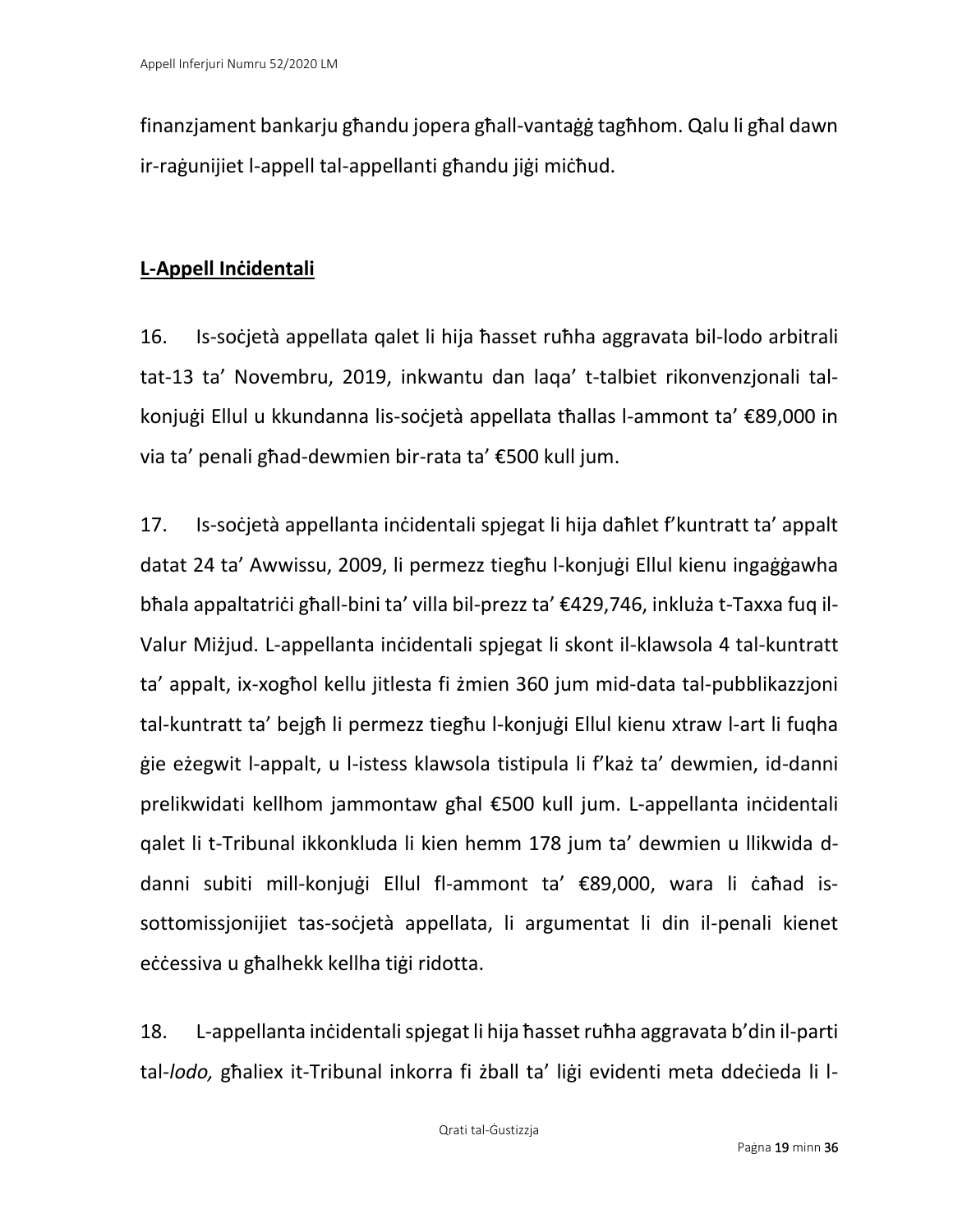penali għad-dewmien ma setgħetx tiġi ridotta fuq bażi ekwitattiva. L-appellanta inċidentali qalet li meta t-Tribunal ġie biex jiddeċiedi t-talba rikonvenzjonali talkonjuġi Ellul għal-likwidazzjoni u l-ħlas tal-penali għad-dewmien, it-Tribunal qies li "*the only logical conclusion which the Tribunal can reach in such circumstances is that it does not have the power or the discretion to mitigate or abate the penalty agreed by the parties."* Is-soċjetà appellanta inċidentali qalet li din ilkonklużjoni hija waħda żbaljata, u li kienu ngħataw deċiżjonijiet anki mill-Qorti tal-Appell, li jgħidu li l-Qorti għandha s-setgħa ttaffi, jew tikkanċella għalkollox, penali kuntrattwali sproporzjonati. Is-soċjetà appellanta inċidentali qalet li minkejja dan, it-Tribunal ħa l-pożizzjoni li jeżistu għadd ta' sentenzi li waslu għal konklużjoni opposta li l-penali ma tistax tiġi mtaffija, fuq il-premessa li l-Qorti m'għandhiex timmodifika l-ftehim bejn il-partijiet. Is-soċjetà appellanta inċidentali kompliet tgħid li m'għandux jiġi ddubitat li l-Qrati għandhom issetgħa li jtaffu penali maqbula fuq bażi ekwitattiva marbuta mal-*buona fede,* li hija element ċentrali għal kwalunkwe kontrattazzjoni. Żiedet tgħid li din issetgħa tapplika wkoll għat-Tribunal, li mhuwa jagħmel xejn ħlief li jinterpreta u japplika l-istess liġi li jinterpretaw u japplikaw il-Qrati.

19. L-appellanta inċidentali sostniet li l-argumenti li nġiebu mit-Tribunal bħala ġustifikazzjoni għad-deċiżjoni meħuda minnu li ma jtaffix il-penali, huma legalment żbaljati. Spjegat li t-Tribunal wasal għall-konklużjoni li teżisti distinzjoni materjali bejn il-penali min-naħa waħda, u d-danni prelikwidati minnaħa l-oħra, billi a differenza tal-klawsola penali, id-danni prelikwidati ma jistgħux jiġu ridotti b'riżultat tad-diċitura użata fl-artikolu 1138 tal-Kodiċi Ċivili. Qalet li d-distinzjoni li saret mit-Tribunal bejn il-penali u d-danni prelikwidati,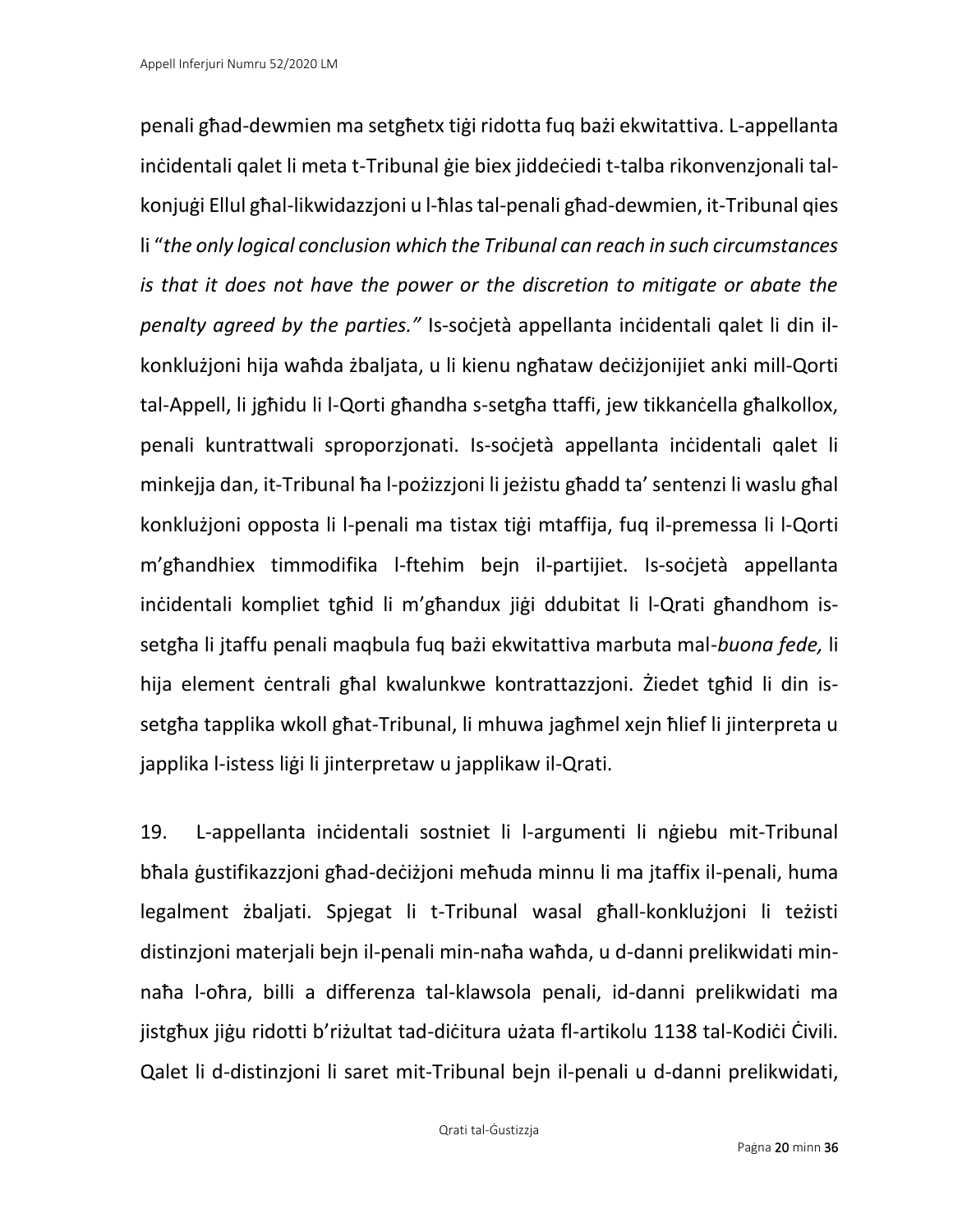hija distinzjoni artifiċjali li ma teżistix fid-dritt ċivili kontinentali, u d-diċitura użata fil-klawsola 4 tal-kuntratt ta' appalt, turi kif il-partijiet kienu qegħdin iqisu l-kunċett ta' *penalty* u dak ta' *pre-liquidated damages* bħala ekwivalenti. Lappellanta inċidentali spjegat li skont l-artikolu 1120(1) tal-Kodiċi Ċivili, il-penali hija l-kumpens għall-ħsara li jbati l-kreditur minħabba n-nuqqas ta' eżekuzzjoni tal-obbligazzjoni prinċipali, filwaqt li l-artikolu 1138 tal-Kodiċi Ċivili li ġie invokat mit-Tribunal, jgħid li meta l-ftehim jistabbilixxi li l-parti li tonqos mill-eżekuzzjoni tiegħu għandha tħallas somma determinata bħala danni, ma tistax tiġi mogħtija lill-parti l-oħra somma akbar jew iżgħar. L-appellanta inċidentali qalet li t-Tribunal qies li l-artikolu 1138 tal-Kodiċi Ċivili qiegħed jirreferi għad-danni prelikwidati li huma ġuridikament distinti mill-kunċett ta' klawsola penali hekk kif definita fl-artikolu 1120(1) tal-Kodiċi Ċivili, u żiedet tgħid li m'hemm l-ebda differenza bejn iż-żewġ dispożizzjonijiet appena ċitati, għaliex dawn qegħdin jirreferu għall-istess kunċett identiku. Is-soċjetà appellanta inċidentali qalet li ma teżisti l-ebda distinzjoni bejn il-klawsola penali u d-danni prelikwidati li għamel riferiment għaliha t-Tribunal, u meta t-Tribunal ħoloq tali distinzjoni li huwa ddeskriva bħala materjali, inkorra fi żball ta' liġi evidenti, liema żball wasslu għall-konklużjoni ġuridikament żbaljata li dawk li huwa sejħilhom *'preliquidated damages'* ma jistgħux jiġu ridotti. L-appellanta inċidentali kompliet tgħid li l-interpretazzjoni korretta hija li m'hemm l-ebda differenza bejn 'somma determinata bħala danni' f'każ ta' inadempiment, u l-klawsola penali konsistenti fil-kumpens għall-ħsara li jbati l-kreditur, u li d-diċitura tal-artikolu 1138 tal-Kodiċi Ċivili, li fil-verità ged tirreferi għall-klawsola penali, mhijiex ta' ostakolu għar-riduzzjoni tal-penali meta din tkun waħda sproporzjonata.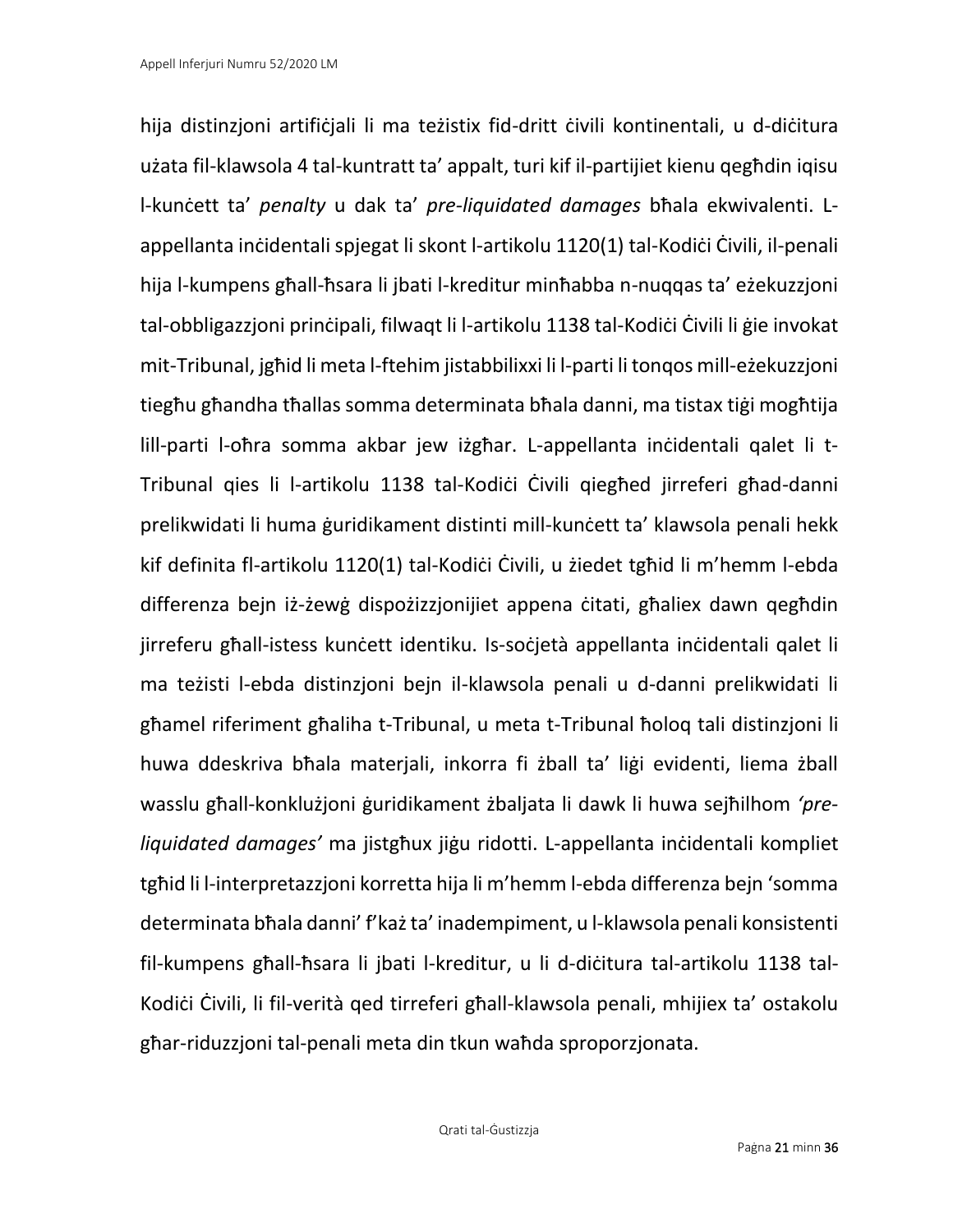20. L-appellanta inċidentali qalet ukoll li t-Tribunal għamel ħafna enfasi fuq id-diċitura użata fil-klawsola inkwistjoni fejn ġie stipulat li għandha titħallas issomma ta' €500 għal kull jum ta' dewmien, u li kien għalhekk li t-Tribunal ikkonkluda li s-soċjetà appellata rrinunzjat preventivament u irrimedjabbilment għal kwalsiasi possibilità li l-penali tkun tista' tittaffa jew titnaqqas. Żiedet tgħid li kull meta l-Qrati intervjenew sabiex inaqqsu jew itaffu penali, dejjem operaw fuq klawsoli penali li kienu ġew maqbula bejn il-partijiet u inkorporati f'kuntratt.

21. L-appellanta inċidentali qalet ukoll li d-dikjarazzjoni '*[T]he Contractor declares and accepts that such penalty is fair and equitable ...'* ma teskludix lintervent ġudizzjarju sabiex il-penali titnaqqas jew tittaffa, u trid issir distinzjoni bejn ir-rata tal-penali ta' kuljum u l-ammont totali tal-penali milħuq meta din irrata tiġi multiplikata bin-numru ta' ġranet ta' dewmien. L-appellanta inċidentali qalet li wieħed irid janalizza jekk meta ssir multiplikazzjoni tar-rata ta' kuljum bin-numru ta' ġranet ta' dewmien, twassalx għal sproporzjon bejn il-penali totali mitluba u l-inadempiment, b'mod li tkun qed tinħoloq sitwazzjoni li tmur kontra l-prinċipju tal-*buona fede.* L-appellanta inċidentali qalet li għalhekk, filwaqt li hija setgħet qablet li r-rata ta' kuljum ta' €500 kienet '*fair and equitable',* dan ma jfissirx li hija aċċettat li tassoġġetta ruħha għall-eventwali penali sproporzjonata kif komputata. Żiedet tgħid li l-partijiet kontraenti qatt ma seta' kellhom f'moħħhom li jaslu f'sitwazzjoni ta' inikwità li tmur kontra l*buona fede.* L-appellanta inċidentali qalet li l-likwidazzjoni tas-somma ta' €89,000 bħala penali għad-dewmien hija sproporzjonata għaliex effettivament il-konjuġi Ellul ma sofrewx preġudizzju ekwiparabbli bid-dewmien inkwistjoni, li kien ta' bejn Awwissu 2011 u Diċembru 2011. L-appellanta inċidentali kompliet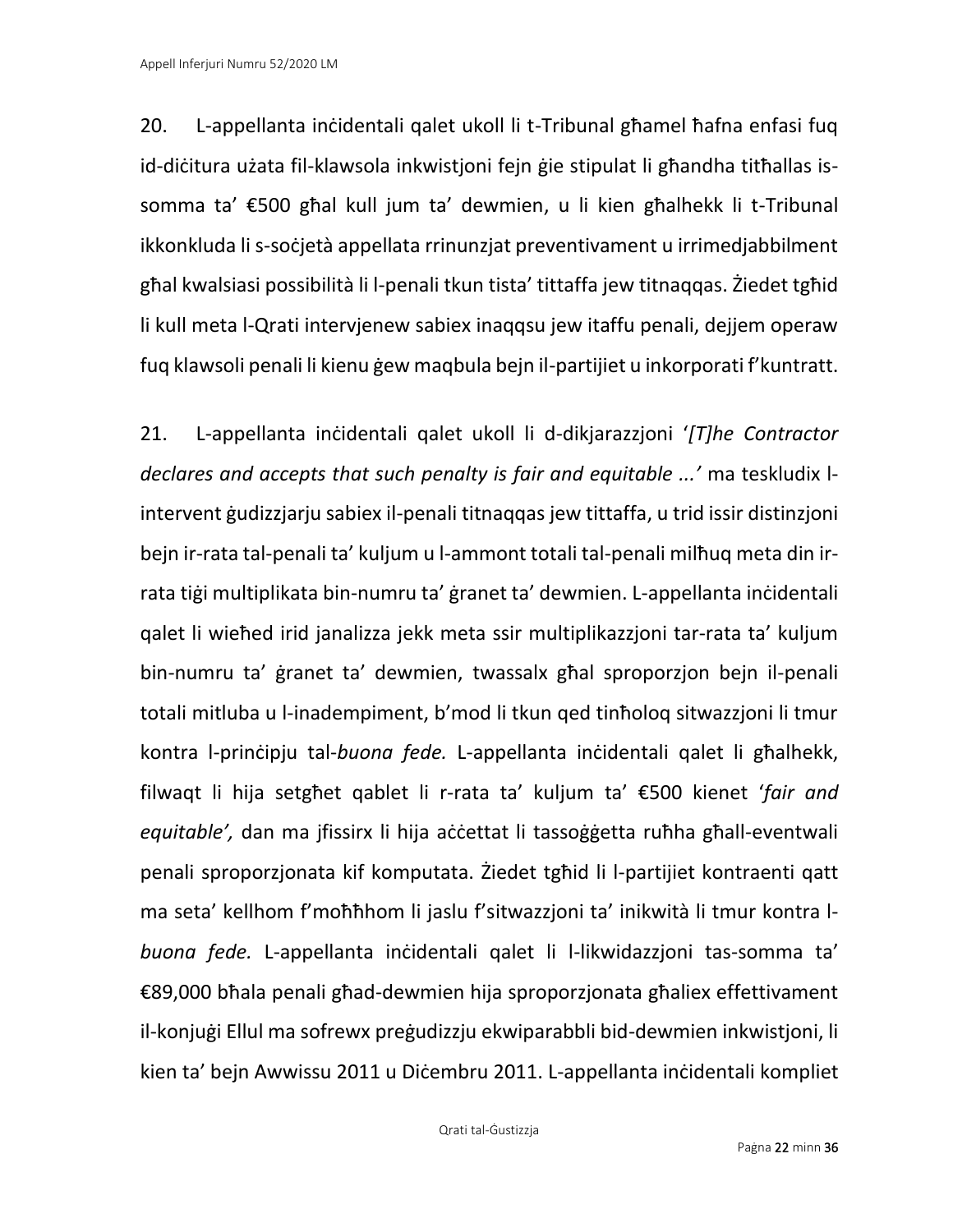tgħid li tali penali hija sproporzjonata għaliex m'hemmx rapport bejn is-somma ta' €89,000 li ġiet likwidata mit-Tribunal u l-effett tal-inadempiment. Lappellanta inċidentali kompliet tgħid li f'dan il-każ il-konjuġi Ellul lanqas biss ippruvaw jispjegaw fl-istadju tal-provi tagħhom, jekk u kif huma setgħu sofrew danni ta' €89,000 in via ta' ħsara fuq medda ta' xhur, dewmien li dwarhom ġiet imposta l-penali, u kompliet tgħid li fl-assenza ta' ħsara ekwiparabbli għal €89,000, għandu jkun hemm riduzzjoni tal-penali sabiex tiġi ripristinata lproporzjoni bejn il-penali u l-ħsara tabilħaqq mġarrba mill-konjuġi Ellul.

22. In vista ta' dan, is-soċjetà appellanta inċidentali talbet lil din il-Qorti sabiex tikkonferma l-*lodo* arbitrali sa fejn laqa' *in toto* it-talbiet tagħha, u tvarja l-*lodo* arbitrali billi tħassru sa fejn laqa' t-talbiet tal-konjuġi Ellul u minflok tiċħad *in toto* t-talbiet tal-konjuġi Ellul jew alternattivament tirriduċi tali penali skont kif jidhrilha xieraq u opportun skont il-gurisprudenza ccitata minnha.

## **Ir-Risposta għall-Appell Inċidentali**

23. Il-konjuġi Ellul fir-risposta għall-appell inċidentali tas-soċjetà appellata, wieġbu li s-soċjetà appellata qiegħda titlob żewġ affarijiet fl-appell inċidentali tagħha, jiġifieri l-konferma tal-*lodo* inkwantu laqa' *in toto* t-talbiet tagħha, u ttieni sabiex tvarja l-*lodo* billi tħassru sa fejn laqa' t-talbiet tal-konjuġi Ellul, u minflok tiċħad *in toto* t-talbiet tal-konjuġi Ellul jew alternattivament tirriduċi tali penali. Preliminarjament, l-appellanti prinċipali eċċepew li f'appell inċidentali, lappellat ma jistax jitlob ir-revoka tad-deċiżjoni appellata kollha. Komplew jgħidu li l-istitut tal-appell inċidentali huwa maħsub biex l-appellat iressaq appell minn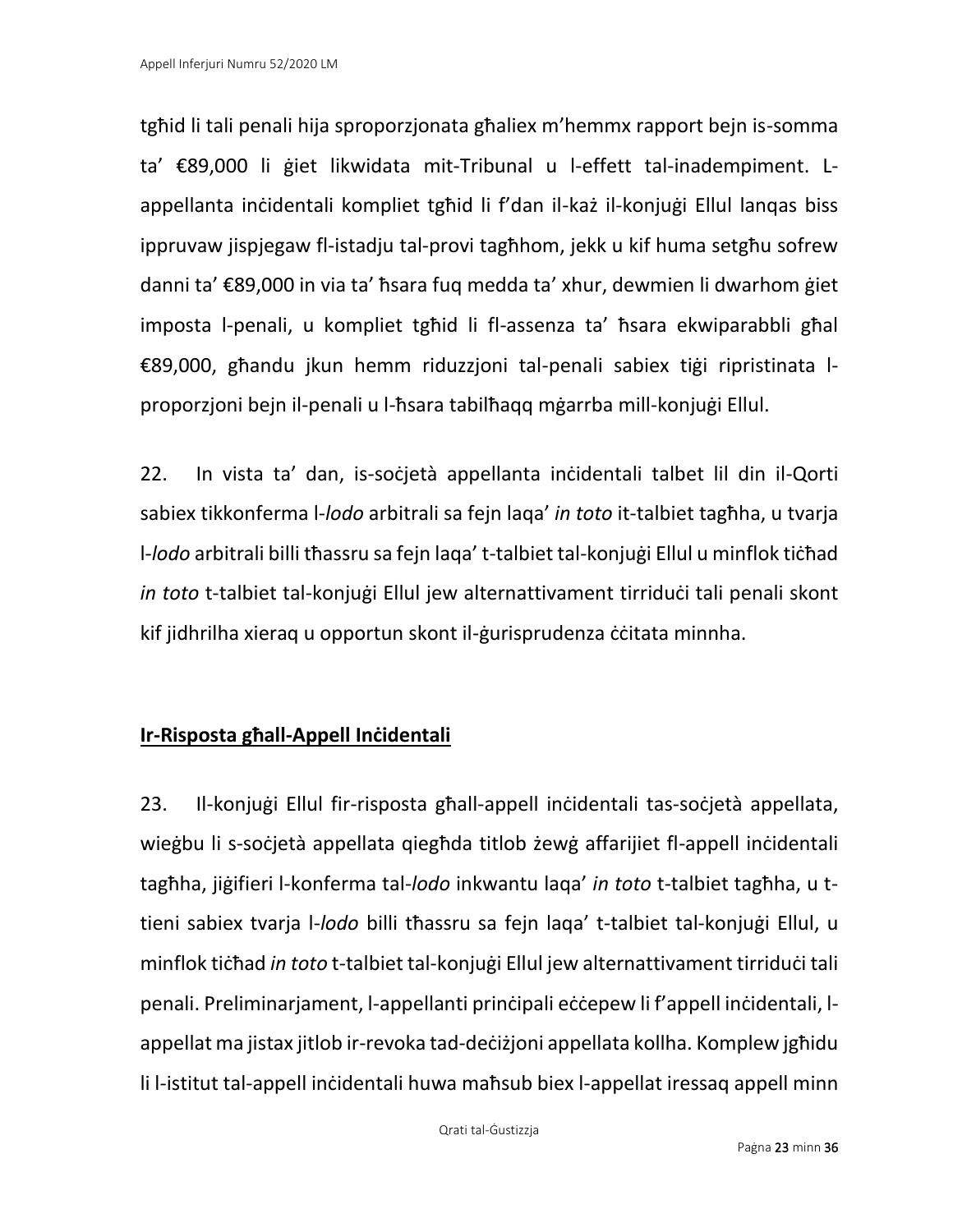partijiet inċidentali tad-deċiżjoni appellata li ma jaqbilx magħhom, u mhux biex inċidentalment jappella mid-deċiżjoni appellata kollha li ma jaqbilx magħha. Lappellanti prinċipali qalu li l-appellant inċidentali ma jistax jappella inċidentalment fuq il-mertu kollu u jitlob ir-revoka tad-deċiżjoni kollha, għaliex l-iskop tal-appell inċidentali mhux intiż għall-ftuħ mill-ġdid tal-mertu kollu quddiem il-qorti tal-appell. Il-konjuġi Ellul qalu li għalhekk, ladarba s-soċjetà appellata qiegħda titlob it-tħassir ta' dik il-parti tal-*lodo* li laqgħet it-talba magħmula minnhom fil-kontrotalba tagħhom, hija kellha tressaq appell prinċipali u mhux appell inċidentali. Il-konjuġi Ellul qalu li fil-mertu, l-uniku aggravju tas-soċjetà appellata huwa li t-Tribunal inkorra fi żball ta' liġi meta ddeċieda li l-penali għad-dewmien ma setgħetx tiġi ridotta fuq bażi ekwitattiva. Il-konjuġi Ellul qalu li l-konklużjoni li wasal għaliha t-Tribunal ma tista' taħt lebda ċirkostanza u bl-ebda interpretazzjoni tiġi meqjusa bħala 'żball ta' liġi', għaliex wara li qieset u għamlet riferiment għall-provvedimenti tal-liġi applikabbli għal penali dwar dewmien, u wara li qieset u kkwotat ukoll ilġurisprudenza in materja, li t-Tribunal għaraf li hija konfliġġenti, it-Tribunal wasal għall-konklużjoni li d-duttrina tal-*pacta sunt servanda* ma kellhiex titwarrab għaliex il-kuntratt ġie nnegozjat b'mod liberu bejn il-partijiet. Lappellanti qalu li issa, is-soċjetà appellanta inċidentali qed titlob lil din il-Qorti tissostitwixxi l-ġudizzju tagħha għal dak tat-Tribunal, u b'hekk tiskarta lkonklużjoni raġonata li wasal għaliha t-Tribunal meta qies il-kontrotalba tassoċjetà appellata. L-appellanti prinċipali qalu li l-provi li kellu għad-dispożizzjoni tiegħu t-Tribunal ġew imressqa mill-partijiet, u ma jistgħux jitqiesu li huma 'żball ta' liġi', u t-Tribunal minkejja li kien edott mill-ġurisprudenza li għamlet riferiment għaliha s-soċjetà appellata fl-appell inċidentali tagħha, ma deherlux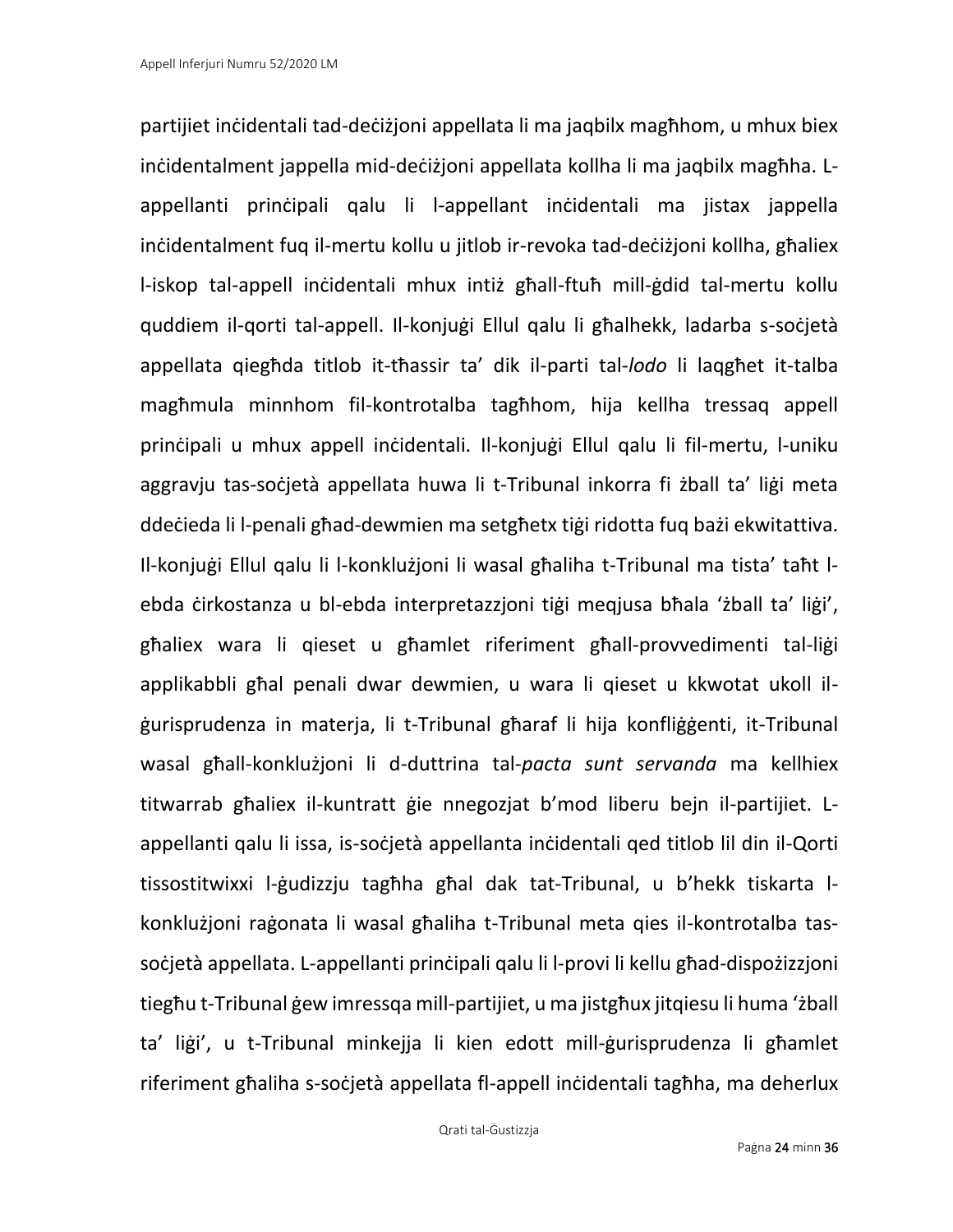li kellu jissostitwixxi l-ġudizzju u d-diskrezzjoni tiegħu għal dak li ġie miftiehem bejn il-partijiet. L-appellanti qalu li l-fond li kien qiegħed jiġi żviluppat missoċjetà appellata fuq inkarigu tagħhom, kienet id-dar residenzjali tagħhom, u għalhekk l-interess ewlieni tagħhom kien li x-xogħlijiet jitlestew fl-aqsar żmien possibbli sabiex jidħlu jgħixu fid-dar flimkien ma' wliedhom, u mhux illikwidazzjoni favur tagħhom tal-penali għad-danni għad-dewmien fl-eżekuzzjoni tax-xogħlijiet. Iżda komplew jgħidu li ladarba t-Tribunal ikkonkluda li kien hemm dewmien fl-eżekuzzjoni tax-xogħlijiet attribwibbli lis-soċjetà appellata għal perijodu ta' 178 ġurnata, isegwi li din is-soċjetà għandha tagħmel tajjeb għal tali dewmien, u dan hekk kif intrabtet li tagħmel skont it-termini tal-kuntratt relattiv.

24. L-appellanti qalu li filwaqt li s-soċjetà appellata qiegħda tagħraf u tirrikonoxxi li r-rata ta' danni prelikwidati bħala penali għad-dewmien, kienet aċċettabbli għaliha meta ffirmat il-kuntratt, din ir-rata ma baqgħetx aktar aċċettabbli u ġusta fil-mument li ġiet stabbilita somma komplessiva *in linea* ta' danni. Qalu li dak li qiegħda tikkontesta s-soċjetà appellata fl-appell inċidentali tagħha mhux tant il-perjodu ta' dewmien, iżda n-nuqqas ta' proporzjonalità tassomma li ġiet likwidata abbażi tar-rata miftiehma. L-appellanti qalu wkoll li largument tas-soċjetà appellata li l-ammont ta' €89,000 bħala penali għaddewmien, hija sproporzjonata għaliex il-konjuġi Ellul ma sofrewx danni ekwiparabbli, hija asserzjoni gratuwita li ma tirriżultax mill-provi li ġew imressqa, għaliex l-uniku interess tal-appellanti kien li l-fond inkwistjoni jitlesta bl-aktar mod spedit possibbli u sabiex is-soċjetà appellata ma ttawwalx ilproċess tax-xogħlijiet. L-appellanti qalu li l-valur tal-kuntratt bejn il-partijiet ma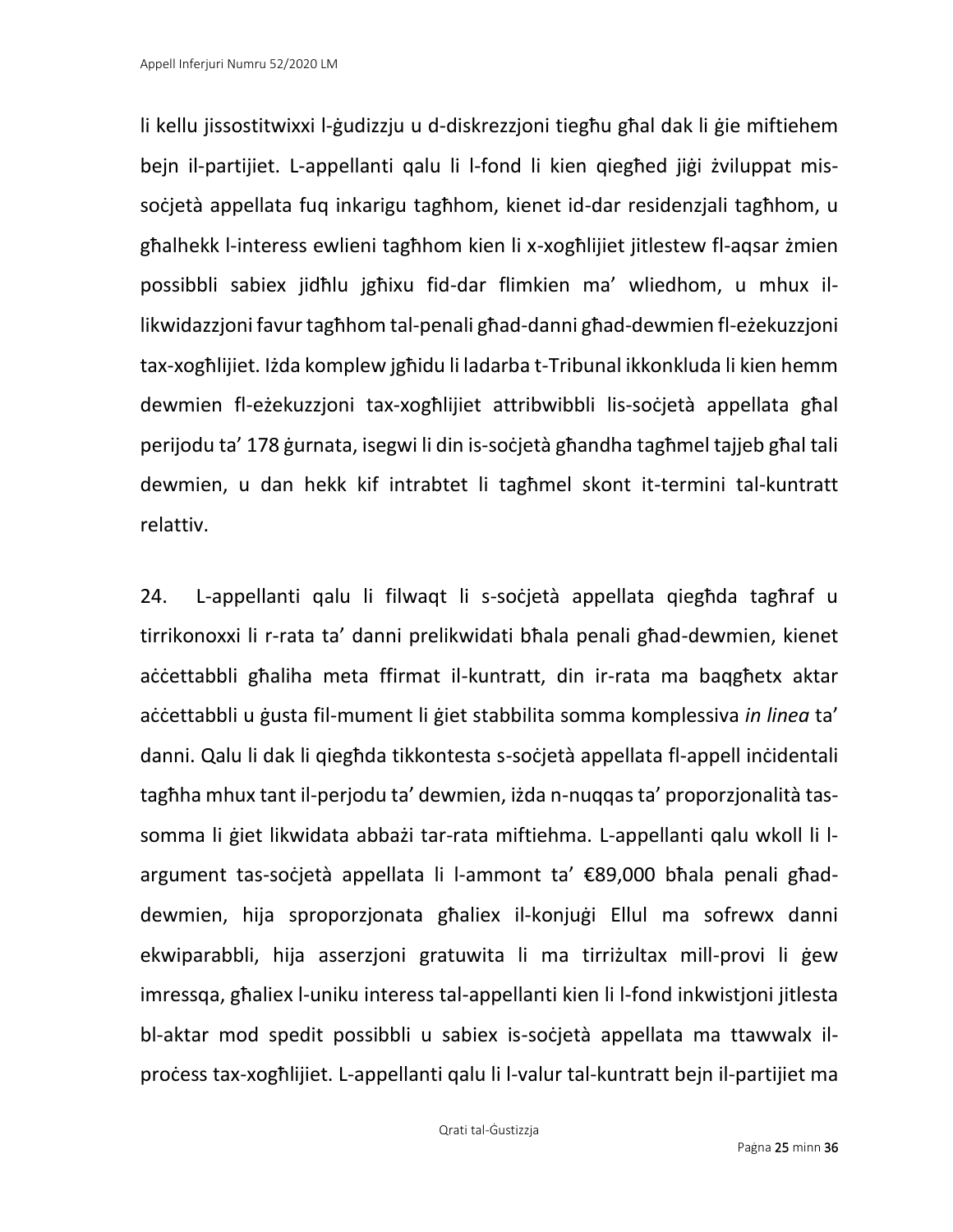kienx ta' €36,956.64 li ġew likwidati mit-Tribunal, iżda l-kuntratt kellu l-valur ta' €426,746, u għalhekk ma' din is-somma għandha tiżdied is-somma ta' €36,956.64 li ġiet likwidata permezz tal-*lodo* arbitrali. L-appellanti qalu li filwaqt li s-somma ta' €426,746 tħallset fl-intier tagħha lis-soċjetà appellata, l-argument dwar l-isproporzjonalità li din is-soċjetà qiegħda tipprova tqajjem m'għandux mis-sewwa u m'għandux jiġi milqugħ. L-appellanti prinċipali kkonkludew billi qalu li ladarba ma rriżultat l-ebda ċirkostanza, u ma nġabet ebda prova li wasslet lit-Tribunal għall-konvinċiment li kien hemm raġunijiet legali u/jew ekwitattivi sabiex il-penali tiġi riveduta u ridotta, isegwi li dan l-aggravju mhuwiex ġustifikat u għandu jiġi miċħud.

## **Konsiderazzjonijiet ta' din il-Qorti**

25. Il-Qorti sejra tgħaddi sabiex tevalwa l-aggravju prinċipali sollevat millappellanti, jiġifieri dwar il-mod kif għandu jiġi kkomputat l-imgħax fuq is-somma likwidata mit-Tribunal, u sussegwentement sejra tgħaddi biex tikkonsidra laggravji sollevati mis-soċjetà appellata fl-appell inċidentali mressaq minnha.

*L-aggravju prinċipali: [It-Tribunal kien żbaljat meta ordna li l-imgħax fuq l-ammont li ġie deċiż li għandu jitħallas millappellanti għandu jitħallas b'effett mid-data meta tlestew ix-xogħlijiet relattivi]*

26. L-appellanti jgħidu li meta huma ffirmaw il-kuntratt ta' appalt massoċjetà appellata, huma ma laħqu l-ebda ftehim dwar xi rata ta' mgħax li kellha titħallas f'każ li l-appellanti jonqsu milli jonoraw l-iskeda ta' ħlas miftiehma. L-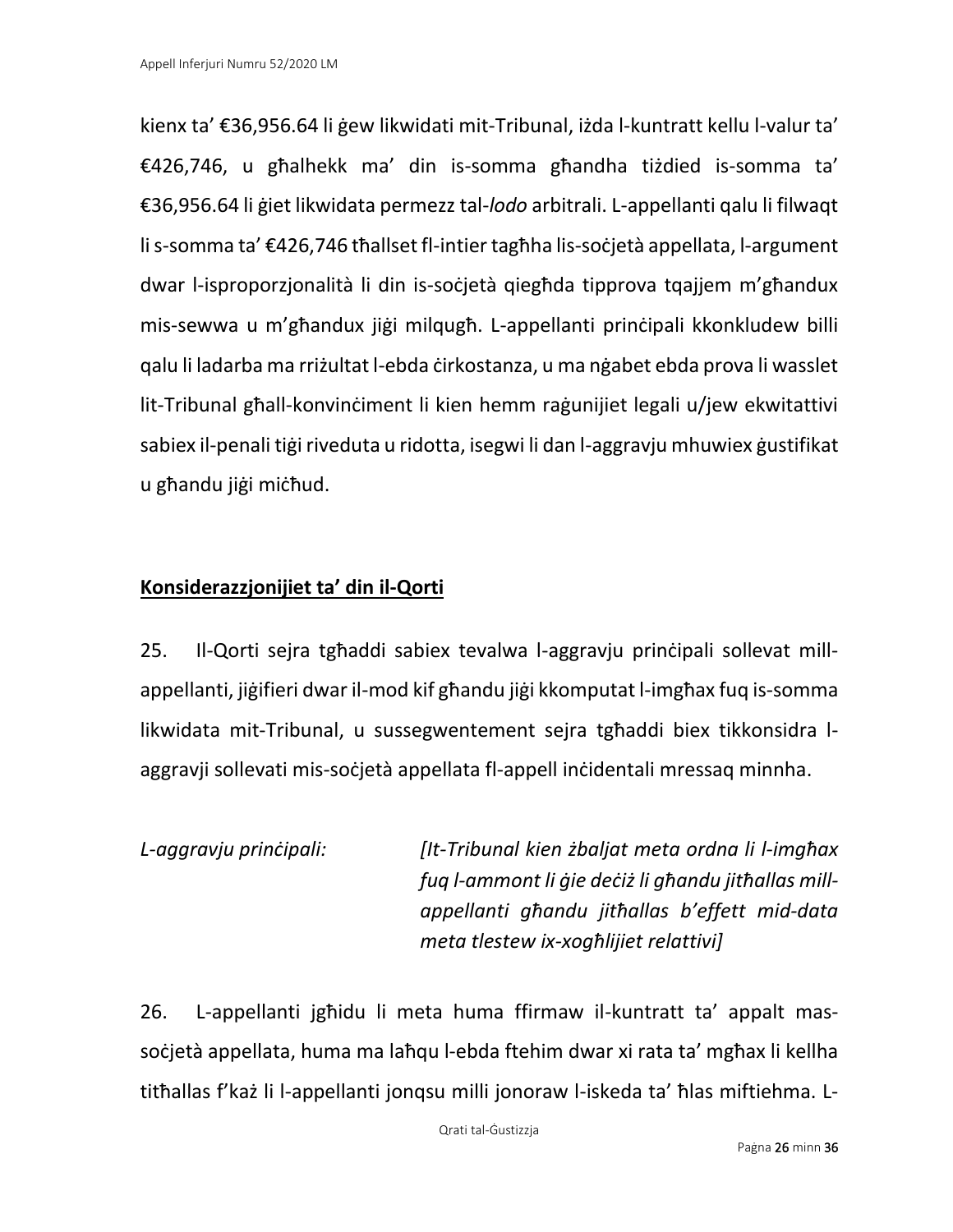appellanti qalu li meta bejn il-partijiet fil-każ kien hemm nuqqas ta' qbil dwar ilkont finali li ġie ppreżentat lilhom, huma sostnew li wħud mill-prezzijiet li ġew mitluba kienu esaġerati, u għalhekk irrifjutaw li jħallsu l-ammont pretiż missoċjetà appellata. L-appellanti qalu li fil-fatt it-Tribunal tahom raġun filpożizzjoni li ħadu li l-ammont pretiż mis-soċjetà appellata kien esaġerat, għaliex l-ammont likwidat li għandu jitħallas mill-appellanti huwa inqas mill-ammont attwalment pretiż mingħand is-soċjetà appellata. Kien għalhekk li l-appellanti ħassewhom aggravati bid-deċiżjoni tat-Tribunal fejn ġew ikkundannati jħallsu limgħax b'effett mid-data meta tlestew ix-xogħlijiet, u qalu li din il-parti taddeċiżjoni ngħatat bi ksur ta' dak li jipprovdi l-artikolu 1141(2) tal-Kap. 16. Fil-fatt dan l-artikolu tal-liġi jipprovdi li jekk l-obbligazzjoni tkun ta' xorta kummerċjali, jew jekk il-liġi tkun tipprovdi li l-imgħaxijiet għandhom jibdew jgħaddu *ipso jure,*  l-imgħaxijiet għandhom jibdew jgħaddu minn dakinhar li l-obbligazzjoni kellha tiġi esegwita, u f'kull każ ieħor l-imgħaxijiet għandhom jibdew jgħaddu minn dakinhar li ssir sejħa b'att ġudizzjarju għall-ħlas, anki jekk fil-ftehim ikun ingħata żmien għall-eżekuzzjoni tal-obbligazzjoni. L-appellanti qalu li f'dan il-każ ma tressqet l-ebda prova li s-soċjetà appellata kienet bagħtet xi ittra uffiċjali għallħlas dovut lilha qabel ġew intavolati dawn il-proċeduri, u għalhekk fin-nuqqas ta' prova bħal din, it-Tribunal kellu jordna li l-imgħax għandu jitħallas minn dakinhar li ġew ippreżentati l-proċeduri ta' arbitraġġ bejn il-partijiet.

27. Is-soċjetà appellata fir-risposta tagħha wieġbet li l-asserzjoni talappellanti li huma qatt ma ġew notifikati b'att ġudizzjarju għall-ħlas qabel ma ġew ippreżentati dawn il-proċeduri, m'għandhiex mis-sewwa u dan għaliex lappellanti kienu ġew notifikati b'ittra uffiċjali tal-15 ta' Lulju, 2014, li permezz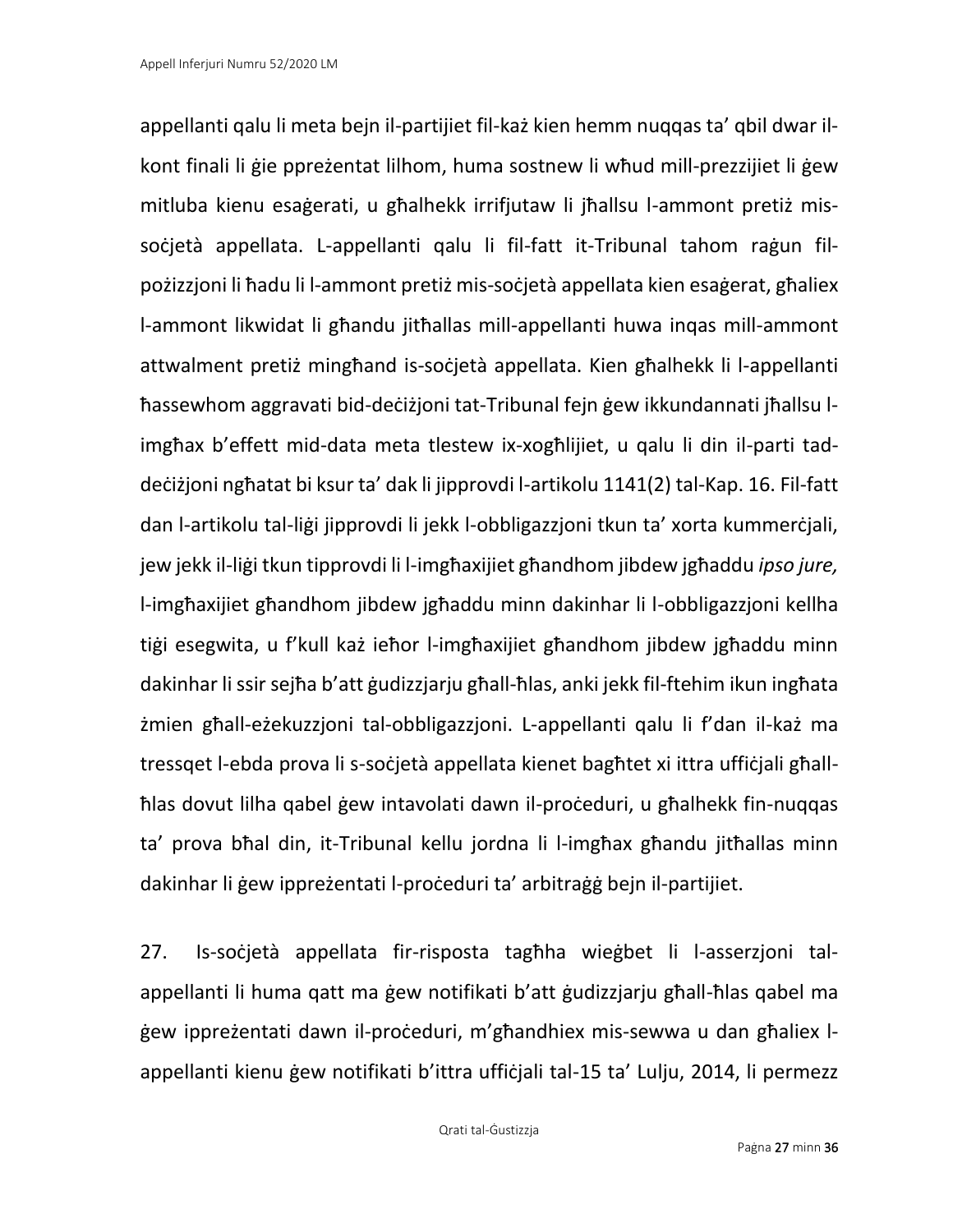tagħha huma ġew interpellati għall-ħlas tal-ammont ta' €80,709.27 bl-ispejjeż u bl-imgħax legali. Waqt it-trattazzjoni quddiem din il-Qorti, il-partijiet qablu li ddeċiżjoni dwar jekk l-kopja tal-imsemmija ittra uffiċjali għandhiex tiġi sfilzata mill-atti jew le, għandha tingħata kontestwalment mas-sentenza finali. Il-Qorti wara li rat l-artikolu 145 tal-Kap. 12 u x'għandhom xi jgħidu l-insenjamenti talqrati tagħna rigward dokumenti li jeżistu fl-atti ta' xi qorti, li ma hemmx ħtieġa li jiġu formalment esebiti fl-atti ta' kawża oħra<sup>1</sup>, tqis li mhuwiex il-każ li tordna l-isfilz tal-imsemmija kopja tal-ittra uffiċjali mill-atti ta' dan l-appell.

28. Il-Qorti tirrileva li l-ittra ufficjali inkwistjoni kienet giet notifikata kif suppost lill-konjuġi Ellul, u għalhekk meta jqanqlu l-argument li huma qatt ma ġew notifikati b'talba uffiċjali għall-ħlas qabel il-ftuħ ta' dawn il-proċeduri, dan m'għandux mis-sewwa. Li hu żgur huwa li l-konjuġi Ellul ma jistgħux jakkampaw mal-argument li huma qatt ma ġew notifikati b'att uffiċjali sabiex iħallsu dak minnhom dovut, għaliex teżisti prova dokumentarja li dan mhux il-każ. Huwa minnu li l-ammont pretiż mis-soċjetà appellata fil-fatt tnaqqas sostanzjalment mit-Tribunal, madanakollu l-Qorti hija tal-fehma li f'dan il-każ, ladarba lappellanti ġew notifikati b'ittra uffiċjali għall-ħlas, huma għandhom iħallsu limgħax legali b'effett mid-data tan-notifika tal-imsemmija ittra uffiċjali, jiġifieri b'effett mill-15 ta' Lulju, 2014. Il-Qorti tirrileva li l-ammont mitlub mis-soċjetà appellata huwa rigward xogħlijiet li ilhom li saru mill-2011, u li l-ħlas tagħhom għadu ma sarx. B'riferiment għall-argumenti l-oħra kollha li tqajmu millappellanti, il-Qorti tirrileva li pendenti l-eżitu ta' dan l-appell, l-appellanti setgħu jiddepożitaw taħt l-awtorità tal-Qorti l-ammont li ġie deċiż mit-Tribunal li

<sup>1</sup> Anthony Micallef et *vs.* Paul Balzan et, App. Ċiv Sup., 24.11.2017.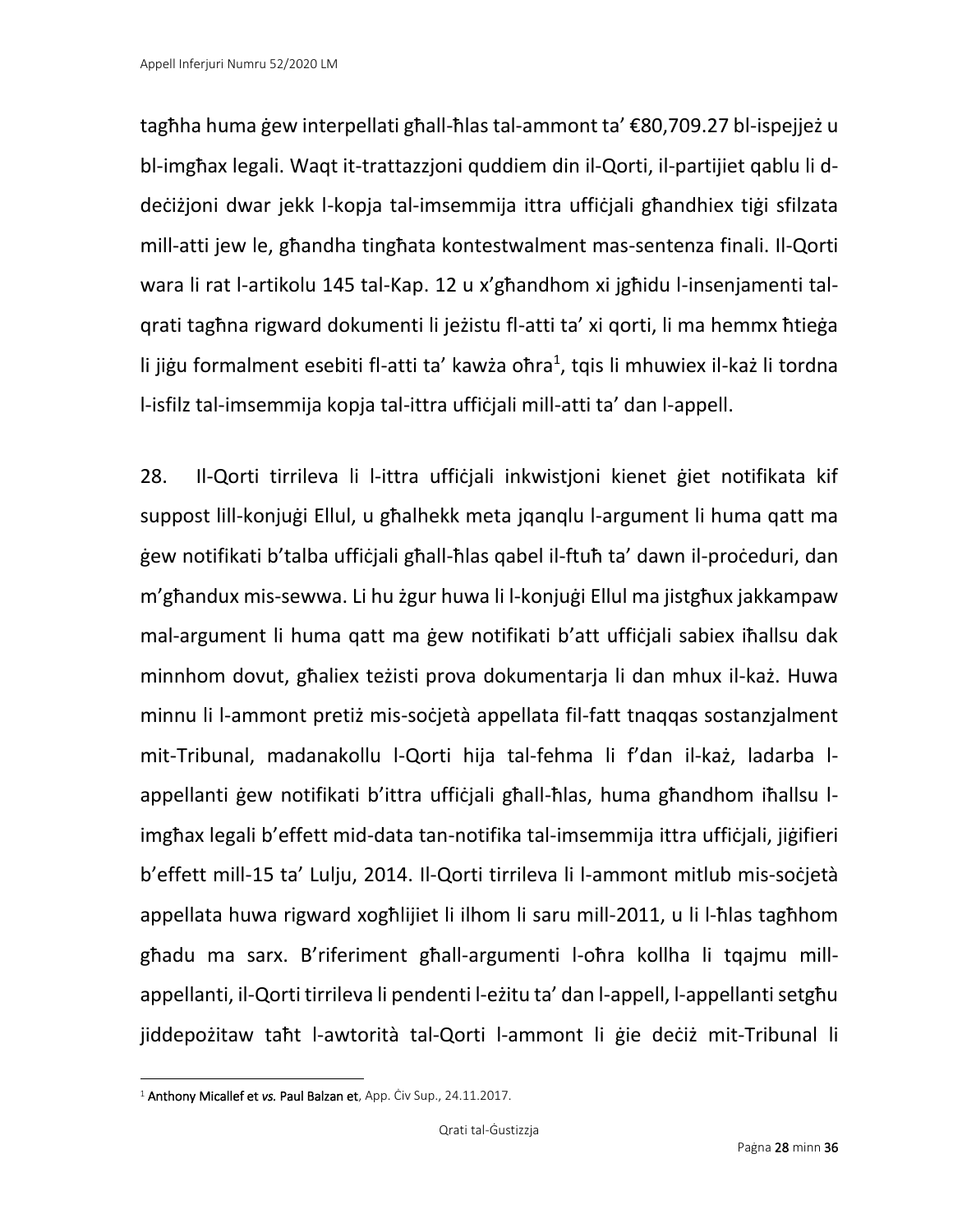għandu jitħallas minnhom f'każ li riedu jwaqqfu l-effetti tad-dekors talimgħaxijiet legali fuq l-ammont dovut minnhom, partikolarment ladarba huma m'appellawx mill-*quantum* likwidat iżda mill-mod kif ġew komputati limgħaxijiet.

28. Il-Qorti hawnhekk tagħmel riferiment għas-sentenza ta' din il-Qorti kif diversament preseduta tas-6 ta' Ottubru, 2010, fl-ismijiet **Martin u Filippa konjugi Chetcuti** *vs.* **Rosario u Josephine konjuġi Gatt**, fejn ingħad illi:

*"... kien doveruż fuq l-atturi appellanti illi fejn l-imgħax ma jkunx miftiehem dan jibda jgħaddi mid-data li fiha l-kreditur ġudizzjarjament interpella lid-debitur tiegħu għallħlas.* "Per far decorrere gli interessi deve essere una interpellazione specifica pel pagamento dei lucri e non una semplice intimazione al debitore di eseguire la sua obbligazione" (**O'Connor** *vs* **Bruno Olivier,** Kollez. Vol. XVI P.I p. 84). *Dan għaliex ilkreditu jsir esegwibbli u l-interessi jkunu dovuti appena l-kreditur jirreklama l-ħlas b'att ġudizzjarju (Artikolu 1141(2) tal-Kodiċi Ċivili u s-sentenzi fl-ismijiet Rita Coleiro vs Joseph Coleiro, Appell, 5 ta' Ottubru, 2008 u Silvio Mifsud vs Neville Mifsud et, Appell Inferjuri, 24 ta' Marzu, 2000)."*

30. Għaldaqstant il-Qorti qiegħda tiddeċiedi l-appell prinċipali billi tvarja l*lodo* fis-sens li illi l-imgħaxijiet legali għandhom jibdew jiddekorru b'effett mill-15 ta' Lulju, 2014, minflok mid-data minn meta ġew konklużi x-xogħlijiet.

31. Qabel tgħaddi biex tagħmel il-konsiderazzjonijiet tagħha dwar l-appell inċidentali, il-Qorti sejra tagħmel riferiment għal eċċezzjoni li tressqet millappellanti fis-sens li dan l-appell inċidentali huwa null minħabba li fil-fehma tagħhom is-soċjetà appellata ma setgħetx titlob ir-revoka tas-sentenza kollha mogħtija mill-Ewwel Qorti, u sostnew li hawnhekk l-appellata ressqet appell inċidentali fuq il-mertu kollu tad-deċiżjoni. Il-Qorti ma taqbilx ma' din il-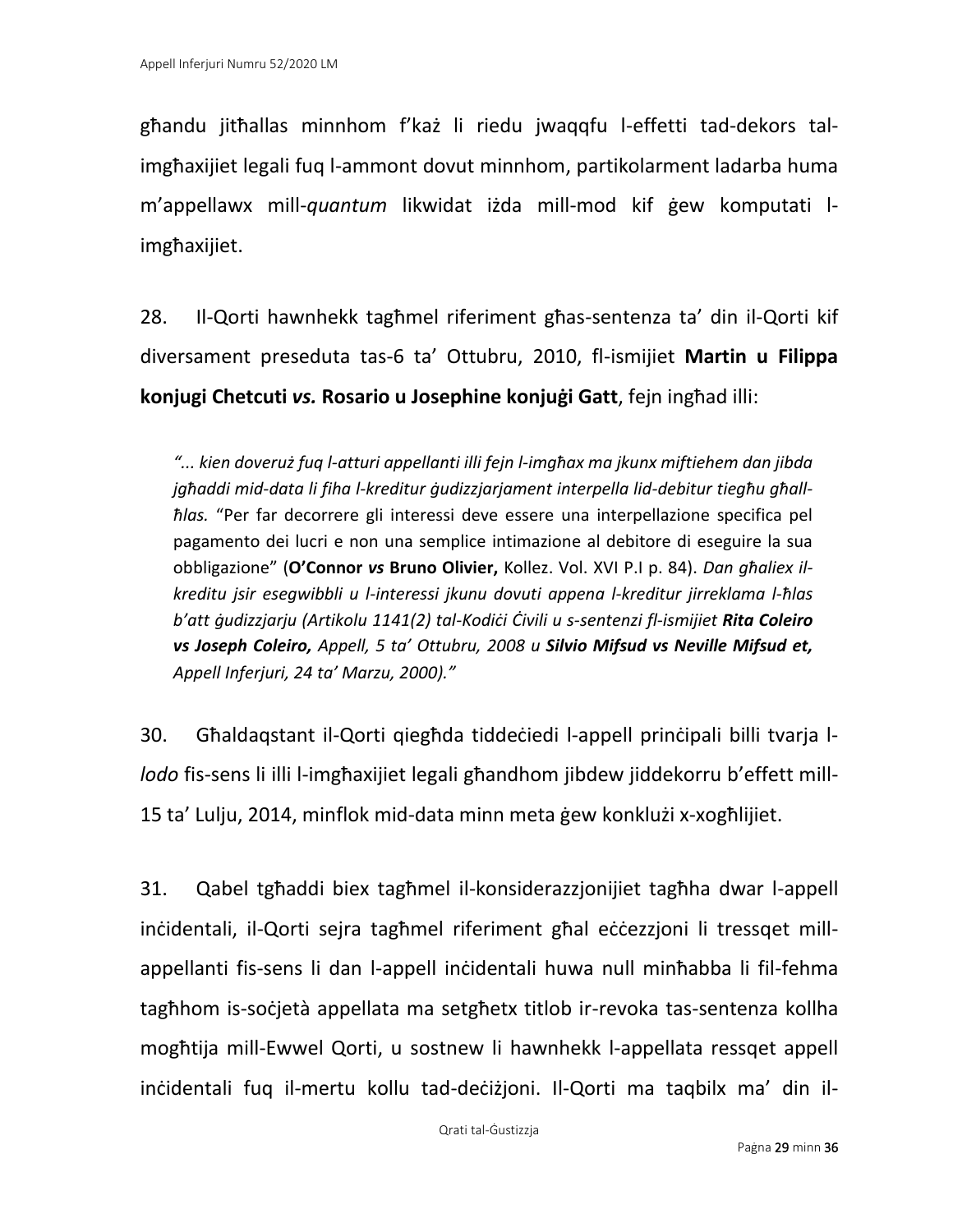pożizzjoni, għaliex is-soċjetà appellata effettivament appellat millkonsiderazzjoni tat-Tribunal li l-penali għad-dewmien ma setgħetx tiġi ridotta fuq bażi ekwitattiva, imma kellha tiġi likwidata skont il-ftehim bejn il-partijiet. Għaldaqstant tiċħad din l-eċċezzjoni u tgħaddi sabiex teżamina l-appell inċidentali.

### **L-Appell Inċidentali**

*L-aggravju ewlieni: [It-Tribunal kien żbaljat meta ddeċieda li l-penali għad-dewmien ma setgħetx tiġi ridotta fuq bażi ekwitattiva]*

32. Is-soċjetà appellata ressqet appell inċidentali wara li t-Tribunal stabbilixxa li b'kollox kien hemm 178 jum ta' dewmien, u llikwida l-kontrotalba tal-konjuġi Ellul fl-ammont ta' €89,000, wara li l-istess Tribunal qies u kkonkluda li huwa ma kellux il-poter jew id-diskrezzjoni li jnaqqas il-penali li qablu dwarha l-partijiet fil-kuntratt tal-appalt. Is-soċjetà appellata qalet li huwa minnu li teżisti ġurisprudenza konfliġġenti dwar dan il-punt, iżda ġurisprudenza l-aktar riċenti tenfasizza li l-Qrati għandhom is-setgħa li fuq bażi ekwitattiva jtaffu penali maqbula, stante li l-*buona fede* hija element ċentrali tal-kontrattazzjoni. Lappellanta inċidentali tgħid li m'hemm l-ebda distinzjoni bejn il-penali u d-danni prelikwidati li għamel it-Tribunal, u fil-fehma tagħha m'għandu jkun hemm lebda distinzjoni bejn is-somma determinata bħala danni għall-inadempiment, u l-klawsola penali għall-ħsara li jbati l-kreditur, u għalhekk il-ġudikant għandu jkollu l-fakoltà li jirriduċi l-penali meta din tkun sproporzjonata. L-appellanta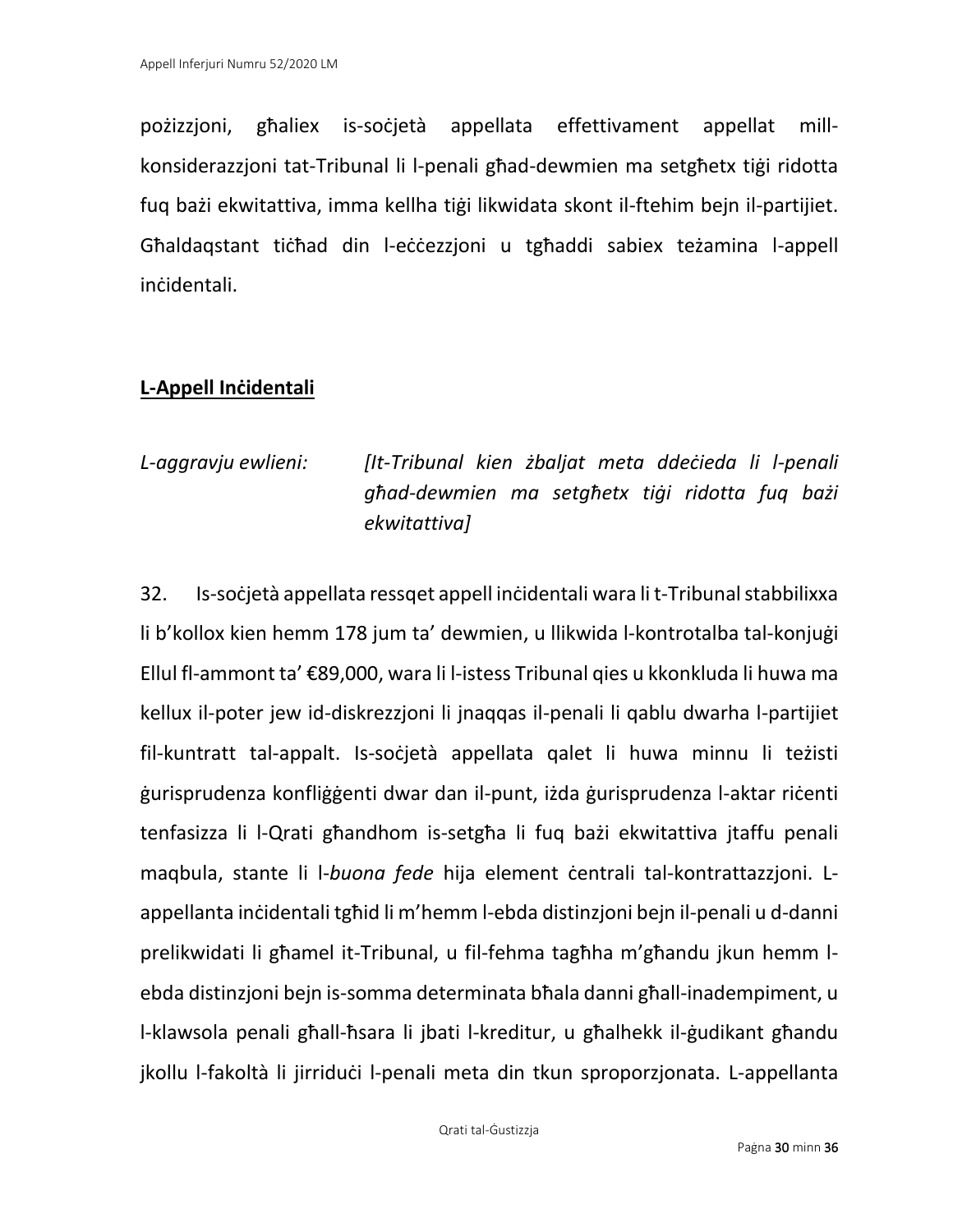inċidentali qalet ukoll li bid-deċiżjoni tiegħu t-Tribunal għamel enfasi fuq iddiċitura użata fil-klawsola penali, u wara wasal għall-konklużjoni li hija kienet irrinunzjat preventivament u irrimedjabbilment għall-possibilità li din il-penali tittaffa jew titnaqqas. L-appellanta inċidentali qalet li minkejja li hija kienet accettatt fil-kuntratt tal-appalt li l-penali hija *fair and equitable*, fil-verità m'għandux jiġi eskluż l-intervent ġudizzjarju biex din il-penali titnaqqas jew tittaffa, u għandha ssir distinzjoni bejn ir-rata ta' kuljum tal-penali u l-ammont totali tal-penali milħuq meta din ir-rata tiġi multiplikata bin-numru ta' ġranet ta' dewmien. L-appellanta inċidentali qalet li l-konjuġi Ellul ma sofrewx preġudizzju ammontanti għal €89,000 minħabba d-dewmien, u għalhekk għandu jkun hemm tnaqqisfil-penalisabiex jiġi ripristinat l-proporzjon bejn il-penali u l-ħsara attwalment subita mill-konjuġi Ellul.

33. Il-konjuġi Ellul min-naħa tagħhom qalu li filwaqt li s-soċjetà Fithome Creative Interiors Limited qiegħda tagħraf u tirrikonoxxi li r-rata ta' danni prelikwidati bħala penali għal dewmien, kienet aċċettabbli għaliha meta ffirmat il-kuntratt, din ir-rata ma baqgħetx aktar aċċettabbli għaliha meta ġiet stabbilita s-somma komplessiva in linea ta' danni. Il-konjuġi Ellul żiedu jgħidu li filwaqt li s-soċjetà appellata mhijiex tikkontesta l-perijodu ta' dewmien, din qiegħda tikkontesta s-somma likwidata abbażi tar-rata miftiehma. Qalu wkoll li minkejja li l-klawsola tal-penali kienet maħsuba biex isservi ta' deterrent biex jiġi evitat dewmien fit-tlestija tad-dar residenzjali tagħhom, xorta waħda s-soċjetà Fithome Creative Interiors Limited tawlet il-process ta' tlestija tax-xoghlijiet u damet kważi sitt xhur fuq iż-żmien miftiehem biex lestiet ix-xogħlijiet, minkejja li kienet taf bil-penali li kienet ser tapplika fil-konfront tagħha.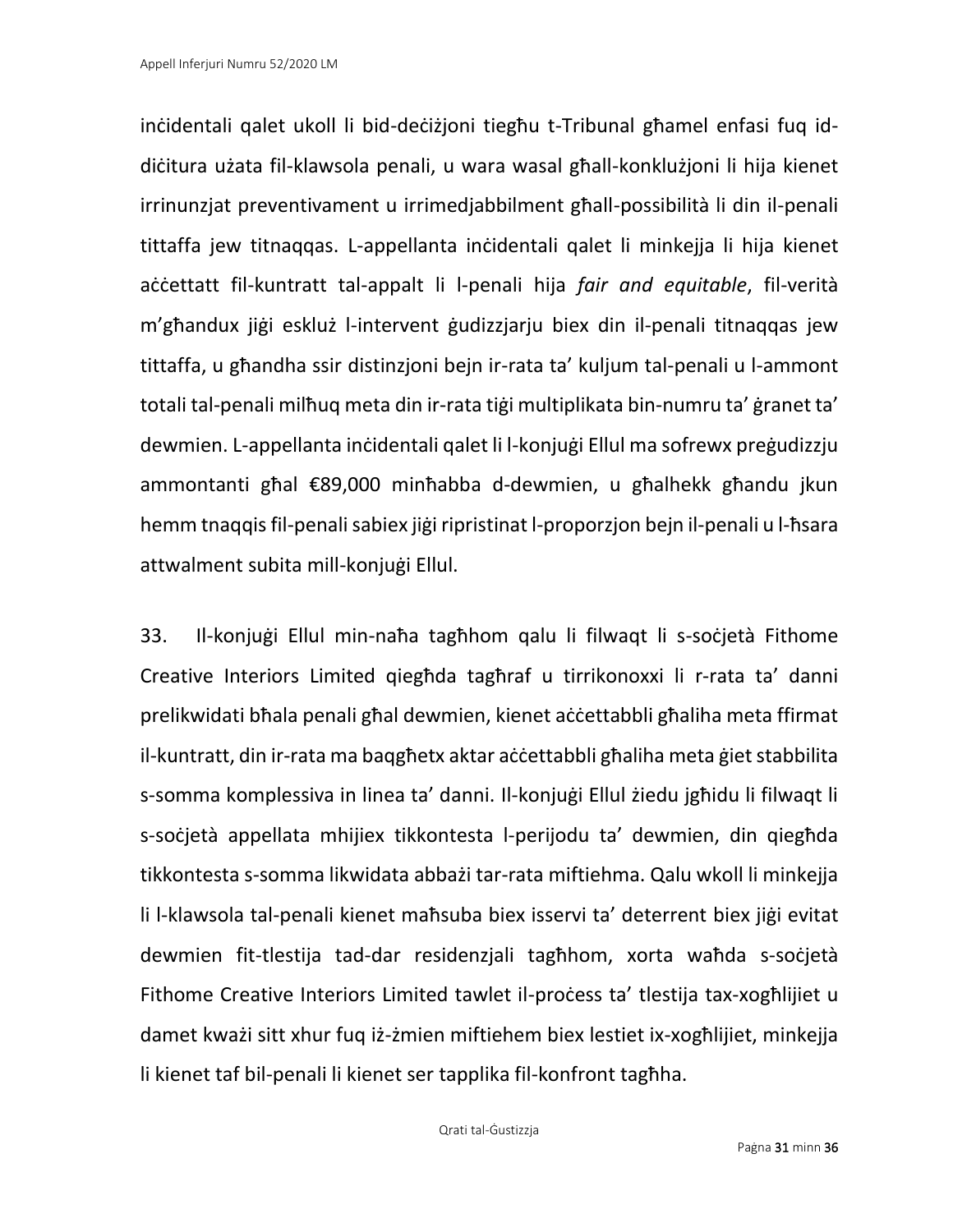34. Il-Qorti qieset, kif għamlet drabi oħra, li l-valur tal-kuntratt tax-xogħol hawnhekk kien ta' €426,746, li magħhom għandu jiżdied ukoll l-ammont likwidat ta' €36,956.64 oħra, sabiex b'hekk it-total tal-valur tax-xogħol ikkontrattat kien ta' €463,702.64, li minnhom is-soċjetà Fithome Creative Interiors qiegħda tintalab tħallas €89,000 bħala penali għad-dewmien. Dan ifisser li s-soċjetà appellata qiegħda tintalab tħallas kważi kwint tal-valur taxxogħol lura lill-appellanti minħabba d-dewmien fl-eżekuzzjoni tax-xogħol. Il-Qorti ma tistax tinjora x-xejriet fil-ġurisprudenza lokali, li lkoll jindikaw ċaqliq favur it-temperament tal-penali li għandhom jiġu likwidati, in omaġġ talprinċipju li l-kuntratti għandhom jiġu eżegwiti in *buona fede* u l-likwidazzjoni talpenali li ssir m'għandhiex toħloq il-possibilità li jkun hemm konsegwenzi assurdi. F'dan ir-rigward il-Qorti sejra tagħmel riferiment għad-deċiżjoni fl-ismijiet **Mary Calleja Urry et** *vs.* **Joseph Portelli et**, mogħtija mill-Qorti tal-Appell (Superjuri) fil-25 ta' Frar, 2011, li għamlet is-segwenti konsiderazzjonijiet:

*"Jidher għalhekk li l-idea hi li l-penali eċċessivi jistgħu jiġu riveduti u mibdula. Filfehma tal-Qorti din is-sistema hi dik li l-aktar tagħmel sens in kwantu tiżgura li irrispettivament ta' dak li jkunu ftehemu l-partijiet, ma tinħoloqx il-possibilità li jkun hemm konsegwenzi assurdi. Fil-liġi Maltija ma nsibu l-ebda provvediment li jgħid li l-Qorti għandha l-jedd li tnaqqas il-penali fejn din tirriżulta li hi eċċessiva. Il-prinċipju ġenerali hu li l-kuntratt jirrifletti l-ftehim tal-partijiet u l-kuntratt għandu jkun eżegwibbli. L-atturi għamlu riferenza għal sentenza tal-Prim'Awla tal-Qorti Ċivili (per Imħ. J.R. Micallef) fl-ismijiet Baggit Enterprises Limited vs Jeffrey Chetcuti et deċiża fil-15 ta' April, 2002 fejn ġie osservat il-prinċipju li ftehim bejn il-partijiet għandu ssaħħa ta' liġi bejniethom* "... u l-ebda qorti m'għandha tindaħal fi ftehim bħal dan jekk ma jkunx milqut b'xi difett li ġġibu ma jiswiex." *F'każ deċiż mill-Qorti Suprema tal-Kanada, Elsey vs J.G.Collins Insurance Agencies Ltd (7 ta' Marzu, 1978) ġie osservat:* "It is now evident that the power to strike down a penalty clause is a blatant interference with freedom of contract and is designed for the sole purpose of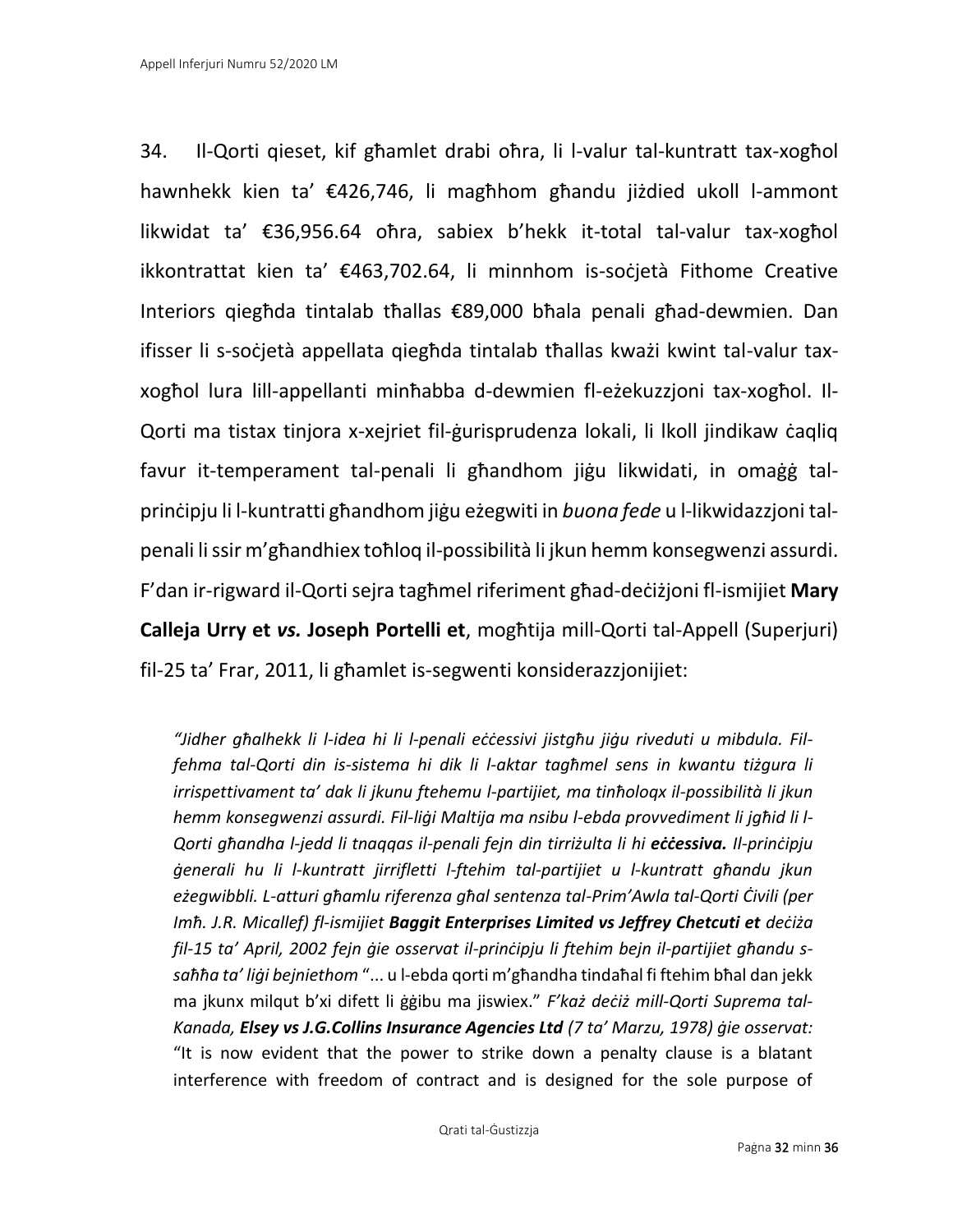providing relief against oppression for the party having to pay the stipulated sum. It has no place where there is no oppression." *Fix-xena lokali, fil-kawża fl-ismijiet Michael Pace vs Richard Micallef proprio et nomine deċiża mill-Qorti tal-Appell fil-15 ta' Diċembru, 2004:* **"... hemm sproporzjon astronomiku bejn il-quantum talinadempjenza tal-konvenut appellant riskontrata bis-sentenza tat-2 ta' Frar, 1994, u l-quantum tal-penali likwidata fis-sentenza tal-20 ta' Marzu, 1997 bħala kumpens biex tagħmel tajjeb għall-istess inadempjenza ...** Dik il-Qorti però injorat għal kollox id-dispożizzjoni kontenuta fl-artikolu 993 invokata mill-appellant li tesiġi li l-kuntratti għandhom jiġu esegwiti bil-bona fidi u li dawn jobbligaw mhux biss għal dak li jingħad fihom iżda wkoll għall-konsegwenzi kollha li ġġib magħha l-obbligazzjoni skont ixxorta tagħha, bl-ekwità, bl-użu jew bil-liġi. **Din il-Qorti tifhem li fil-kunċett tal-bona fidi jidħol ukoll ċertu element ta' ekwità kif ukoll ta' sens prattiku u morali li jiġi vjolat mhux biss meta konfrontat b'aġir speċifiku doluż biex jagħmel il-ħsara, iżda wkoll b'dak il-komportament li jkun għal kollox sproporzjonat u li ma jkunx aċċettabbli skont in-normi stabbiliti tas-soċjetà u tal-loġika ġuridika."** *F'din il-kawża l-Qorti kienet irriduċiet drastikament l-ammont dovut lill-attur bħala penali u osservat ukoll li:* "Il-ħsieb ta' din il-Qorti f'dan ir-rigward hu rifless fil-massima tad-dritt komuni li għal sekli sħaħ iddomina l-kontinent Ewropew: **in omnibus quidem, maxime tamen in jure, aequitas spectanda sit."** *(fn. Massima legali li reġgħet saret riferenza għaliha mill-istess Qorti kif presjeduta fil-kawżi fl-ismijiet George Agius et vs Charles V. Schembri noe et deċiża fl-14 ta' Lulju, 2005 u Lorenza Spiteri et vs George Debono et deċiża fl-10 ta' Mejju, 2007). Wieħed jista' jitħajjar jargumenta kontra l-eżerċizzju li għamlet il-Qorti tal-Appell fuq il-prinċipju li: "... il-prinċipju jibqa' l-istess, ċioe dik tallibertà kontrattwali bil-korollarju tiegħu li l-eċċezzjonijiet għal dik il-libertà m'għandhomx jiġu estiżi lil hemm mil-limiti tal-liġi li tistabbilixxi l-eċċezzjoni ... l-art. 1035 tal-Kodiċi Ċivili, li jagħti lill-kuntratti magħmulin skont il-liġi s-saħħa tal-liġi stess, li hija l-aqwa liġi, ċioe l-liġi tal-partijiet, il-mezz u l-miżura tal-indipendenza personali tagħhom fil-kamp kontrattwali, u li ma jistgħux jiġu mħassra ħlief bil-kunsens ta' xulxin jew għal raġunijiet magħrufin mil-liġi. Kif hu risaput il-kuntratti huma wieħed mill-aqwa, jekk mhux l-aqwa, sorġenti tal-obbligazzjoni obligatio est juris vinculum."* (**Avukat Dr Giuseppe Maria Camilleri** *vs* **William Parkey nomine** deċiża mill-Qorti tal-Appell fis-7 ta' Settembru, 1973). *Ir-raġunament adottat mill-Qorti tal-Appell fissentenza mogħtija fil-15 ta' Diċembru, 2004 ġie applikat ukoll fis-sentenzi tal-Prim'Awla tal-Qorti Ċivili (per Imħ. J.R. Micallef) fl-ismijiet Mary Rose sive Mary Falzon Sant Manduca vs Mario Grima tat-8 ta' Marzu, 2005* ("**B'applikazzjoni talmassima in omnibus quidem, maxime tamen in jure, aequitas spectanda sit, huwa possibbli li l-effett u l-applikazzjoni litterali ta' klawsola penali jiġu 'ridimensjonati'**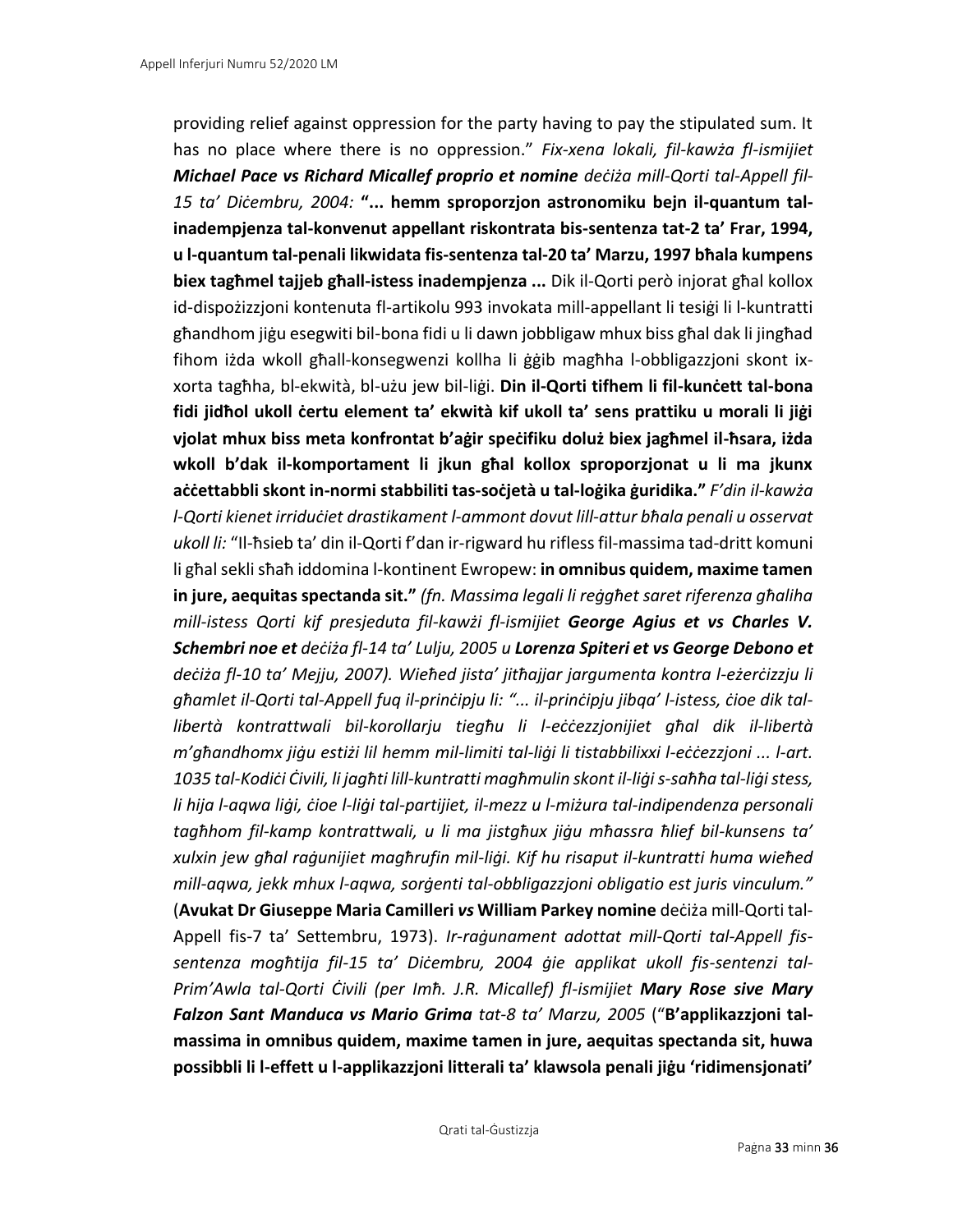**jekk jirriżulta li dawn joffendu jew jiksru s-sens prattiku u morali tal-obbligazzjoni billi jkunu jidhru sproporzjonati jew inaċċettabbli 'skont in-normi stabbiliti tassoċjetà u l-loġika ġuridika.")**, *u tal-Prim'Awla tal-Qorti Ċivili (per Imħ. T. Mallia) tad-19 ta' Jannar, 2006 u mogħtija fil-kawża Angelo Bartolo nomine vs Emanuel Zammit li mxew fid-direzzjoni mogħtija mill-Qorti tal-Appell. F'din l-aħħar kawża għalkemm it-talba kienet għall-ħlas ta' LM68,250 bħala penali għad-dewmien fit-tlestija ta' appalt li kien jikkonsisti fil-bini ta' aktar sulari f'lukanda, il-Qorti rriduċiet is-somma għal LM25,000 fuq bażi ta' arbitrio boni viri. Prof. Victor Caruana Galizia spjega li lbuona fede fit-twettiq tal-kuntratti* "... Should be the reciprocal loyalty of the parties; they should never be allowed to evade the faithful performance of the contract by deviating from **what their intention is presumed to have been at the moment the contract was concluded."** (Notes on Civil Law, Laws III Year (Riveduti minn Profs. J.M. Ganado). 1978 paġna 288).

*3. ... Il-prinċipji rilevanti fir-rigward tal-materja ta' penali li jirriżultaw millprovvedimenti tal-liġi, huma s-segwenti:-*

"(a) Penali hu ftehim volontarju li għandha bħala wieħed mill-iskopijiet tagħha li tiddiswadi lid-debitur milli jibqa' inadempjenti fit-twettiq tal-obbligazzjoni. Min-naħa l-oħra jekk l-iskop ta' prevenzjoni tibqa' mhux rejalizzata, il-klawsola penali hi mezz ta' ripressjoni in kwantu l-piena pattwita fil-klawsola tissanzjona l-komportament illeċitu tad-debitur.

(b) Penali hi **kumpens għall-ħsara li jsofri kreditur minħabba nuqqas tat-twettiq talobbligazzjoni prinċipali mid-debitur** (artikolu 1120 (1)) (ara sentenza tal-Prim'Awla tal-Qorti Ċivili fil-kawża **Geraldo Vella** *vs* **Av. Dr. Joseph Fenech nomine** tal-5 ta' Ottubru, 1957 (Vol. XLI.ii.1108). Fil-kawża deċiża mill-Qorti tal-Appell (Inferjuri) (per Imħ. P. Sciberras) fis-27 ta' Frar, 2008 fl-ismijiet **Emanuel Borg** *vs* **The Two Divers Company Limited** ġie osservat: "*M'hemmx dubju illi klawsola penali f'kuntratt għandha funzjoni essenzjalment riżarċitorja intiża biex tiffissa b'mod preventiv, u anke b'mod vinkolanti, l-ammont tad-dannu f'każ ta' dewmien jew ta' inadempiment. F'dan is-sens jinsab ritenut illi l-klawsola penali "è una convenzione accessoria che serve di mezzo per rafforzare la obbligazione principale e rappresenta la valutazione convenzionale dei danni sofferti dal creditore per l'inadempimento o per la mora. Essa quindi riveste il triplice carattere di obbligazione accesoria, di mezzo coercitivo e di indennizzazzione convenzionale." (Geoffredo Chretien nomine et vs John Cianco, Appell Kummerċjali, 13 ta' April, 1921).* Rilevanti li jiġi ċitat dak li l-Qorti tal-Appell (Sede Kummerċjali) kompliet tgħid: *"Da tale nozione deriva che natura e fine della clausola penale è non soltanto quella di offrire al creditore un mezzo di coazione contro il debitore ma bensi di provvedere ad una liquidazione preventiva dei*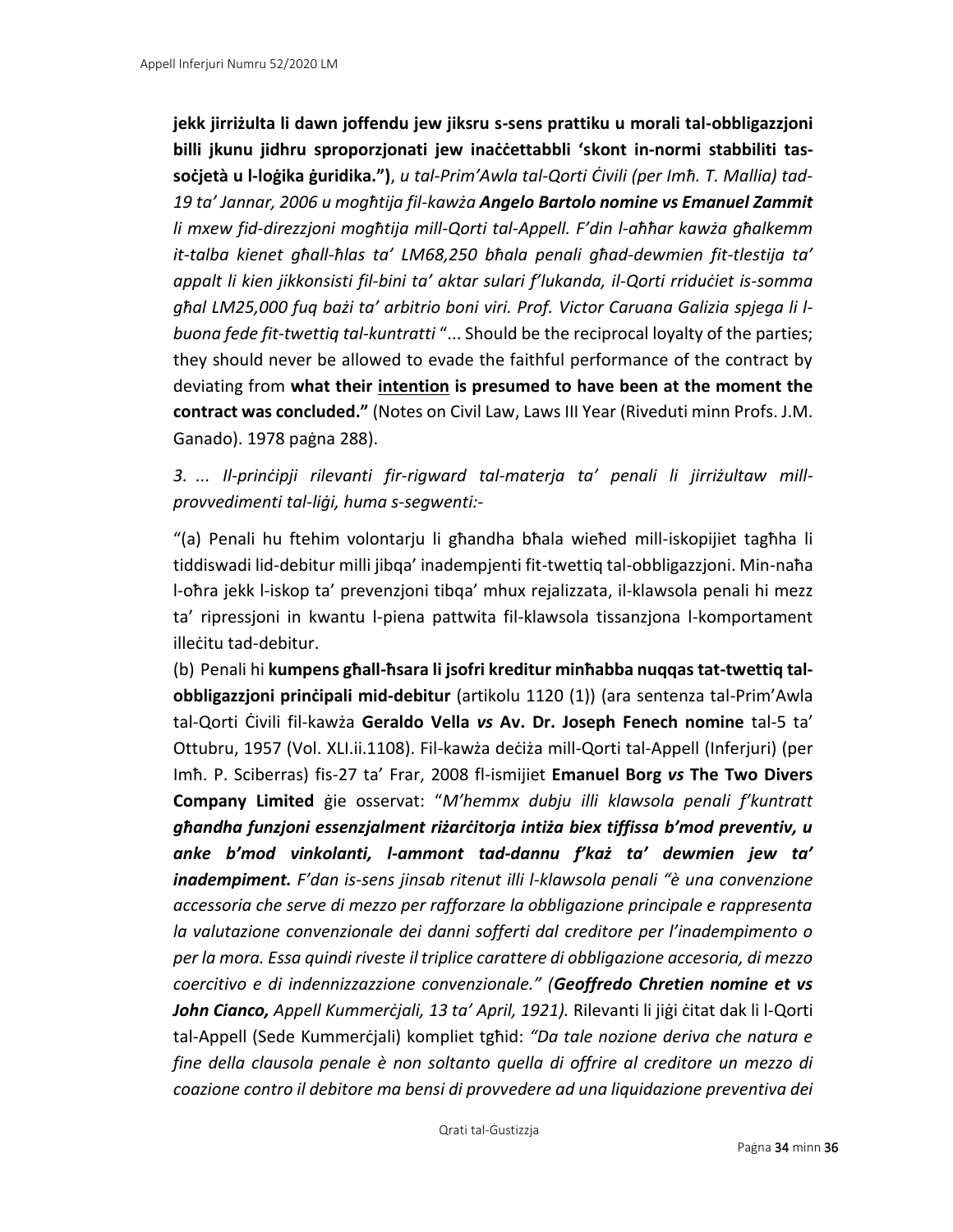*danni risarcibili al creditore in caso di inadempimento o ritardo. Ne deriva ancora che quando la pena adietta ad un'obbligazione principale per assicurarne l'adempimento non riveste I detti tre caratterii riuniti non deve essere interpretata ed applicata coi criteri e con le norme che sono propri della clausola penale, ma la sua interpretazione ed applicazione vanno regulate secondo I principii di ditto che meglio corrispondono alla natura ed al fine speciale della pena stessa."*

(ċ) Kreditur jista' jaġixxi għat-twettiq tal-obbligazzjoni prinċipali minflok ma jitlob ilpenali li fiha jkun inkorra d-debitur (artikolu 1120 (2)). Kreditur ma jistax jitlob il-ħaġa prinċipali u l-penali flimkien, ħlief meta l-penali tkun ġiet pattwita għad-dewmien biss (artikolu 1120 (3)).

(d)Id-debitur jaqa' fil-penali meta jsir ħati ta' dewmien, bħal ma jingħad fl-artikolu 1130 tal-Kodiċi Ċivili (Kap. 16), **fis-sens li fejn l-obbligazzjoni tkun li jagħmel u jiġi pattwit żmien, id-debitur jiġi mqiegħed in mora bl-għeluq ta' dak iż-żmien."**

35. Fil-każ odjern jirriżulta li s-soċjetà appellata minn jeddha aċċettat ilklawsola penali inkluża fil-kuntratt ta' appalt, imma minkejja dan, il-lanjanza ewlenija tagħha f'dan l-appell hija dwar il-*quantum* tad-danni li hija sfat esposta għalihom bil-ftehim iffirmat minnha. Huwa aktar minn evidenti li meta l-appalt inkwistjoni kien jiswa ftit aktar minn €460,000, penali ta' €89,000 għandha tiġi kkunsidrata bħala eċċessiva, għaliex tammonta għal 1/5 ta' dak li s-soċjetà appellata ħadmet għalih. Il-Qorti tirrileva li l-partijiet f'dan il-każ irrikorrew għall-proċedura tal-arbitraġġ bil-ħsieb li l-vertenza ta' bejniethom tiġi riżolta skont il-prinċipji tal-ekwità. Fil-fehma tal-Qorti, huwa hawn fejn interpretazzjoni stretta tal-klawsola tal-penali naqset milli tagħmel ġustizzja bejn il-partijiet, għaliex il-penali likwidata mit-Tribunal tammonta għal perċentwal sostanzjali tal-valur tal-kuntratt. Il-Qorti kkonsidrat ukoll li f'dan il-każ, il-proċeduri arbitrali ġew oriġinarjament istitwiti mis-soċjetà appellata għaliex kien għad għandha bilanċ x'tirċievi mingħand il-konjuġi Ellul, u kien biss fil-kontrotalba li l-appellati ressqu l-pretensjoni tagħhom għall-ħlas tal-penali spettanti lilhom. Il-Qorti